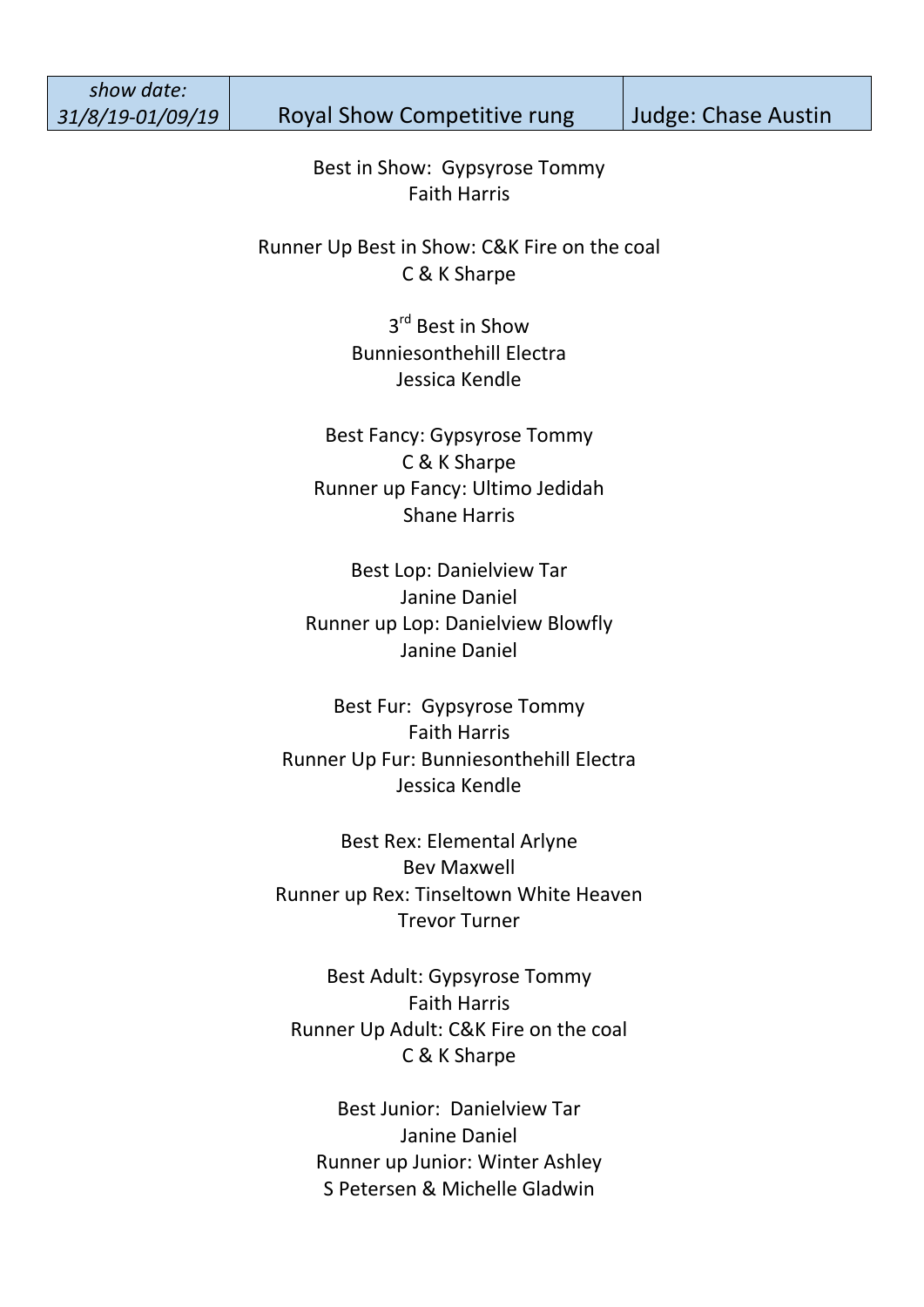Best Kitten: Bunniesonthehill Electra Jessica Kendle Runner up Kitten: Danielview Apple Pie Janine Daniel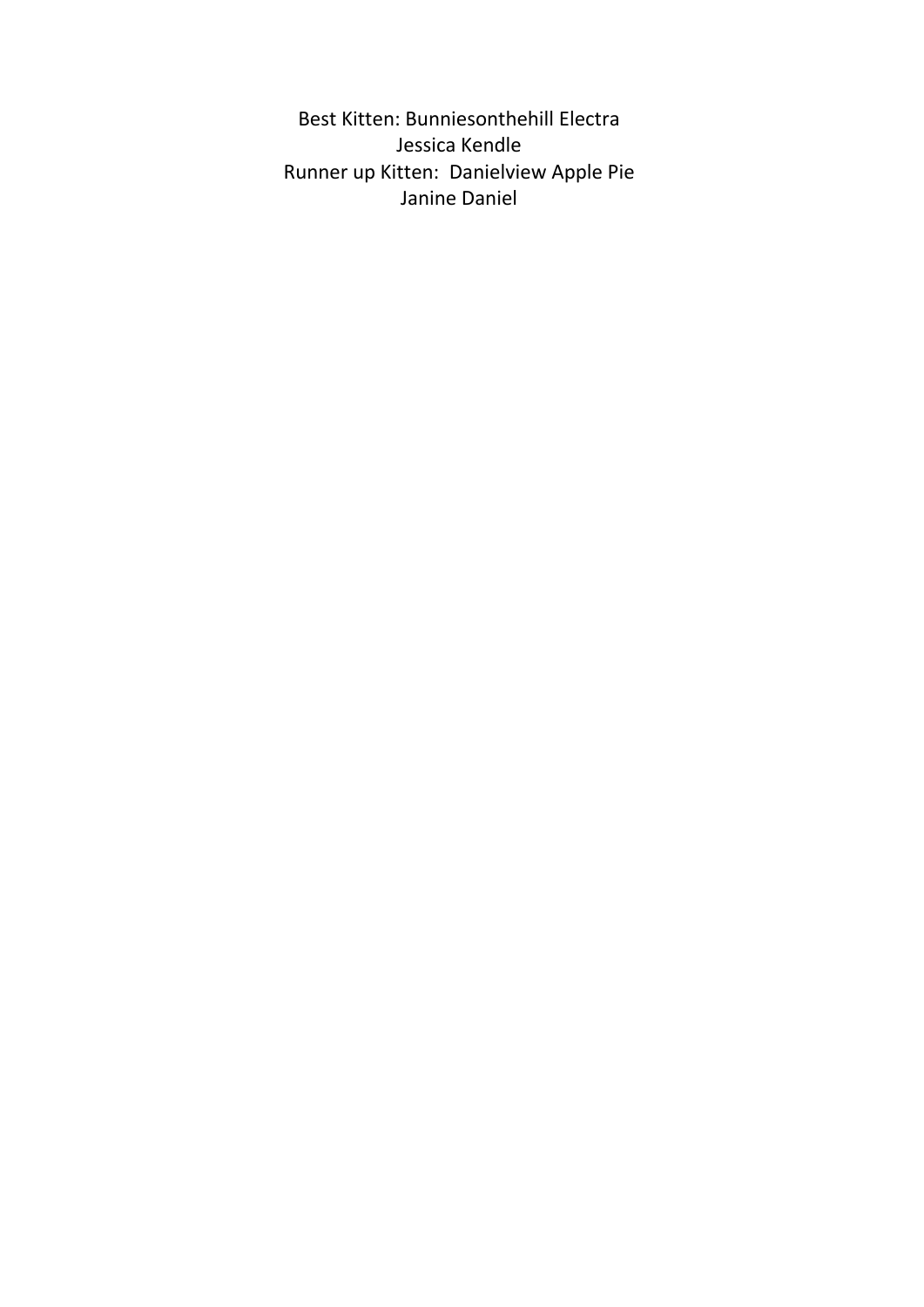## **Fancy Breeds**

| <b>ENGLISH ANGORA</b>       |       |           |                        |            |                                                                                                                                     |  |  |  |
|-----------------------------|-------|-----------|------------------------|------------|-------------------------------------------------------------------------------------------------------------------------------------|--|--|--|
| English Angora - REW- Adult |       |           |                        |            |                                                                                                                                     |  |  |  |
| pen                         | place | <b>CC</b> | <b>Name</b>            | Owner      | <b>Comments</b>                                                                                                                     |  |  |  |
|                             |       |           | <b>Rich River Ella</b> | Vikki Ough | Good head, nice cheeks and<br>woolcap. Very nice ear substance<br>and furnishings, very nice overall<br>condition. Good Texture and |  |  |  |
| 165                         | 1st   | <b>CC</b> | <b>Enchanted</b>       |            | depth of crimp. Even density.                                                                                                       |  |  |  |

## *English Angora- A/C- Adult*

| pen | place           | <b>CC</b> | <b>Name</b>                | Owner        | <b>Comments</b>                                                                                                                                                       |
|-----|-----------------|-----------|----------------------------|--------------|-----------------------------------------------------------------------------------------------------------------------------------------------------------------------|
|     |                 |           | <b>C&amp;K Fire on the</b> | C & K Sharpe | Very good head, beautiful tassles.<br>Good width and depth of<br>shoulder. Very good overall<br>condition. Good distribution of                                       |
| 169 | 1st             | <b>CC</b> | coal                       |              | guard hair. BOB                                                                                                                                                       |
|     |                 |           | Rich River up in           | Vikki Ough   | Good head and ears, very nice<br>cheek furnishings. Good width<br>and depth of shoulder. Rougher<br>in condition. Very nice texture<br>and density on sides. Loose in |
| 168 | 2 <sub>nd</sub> |           | smoke                      |              | crimp.                                                                                                                                                                |

#### **DUTCH**

*Dutch-yellow-adult* 

| pen | place | <b>CC</b> | <b>Name</b>            | Owner      | <b>Comments</b>                  |
|-----|-------|-----------|------------------------|------------|----------------------------------|
|     |       |           |                        |            | Good blaze, nice neck. Off on    |
|     |       |           |                        |            | saddle, lacks overall condition. |
|     |       |           | <b>Bazinga Bunnies</b> | Emma       | Even colour. Raggered cheeks.    |
| 171 | 1st   | <b>CC</b> | Eleanor                | Richardson | Long stops but even.             |

#### *Dutch- Any Colour-Kitten*

|     |                 |                        |             | Good head and ear, very nice     |
|-----|-----------------|------------------------|-------------|----------------------------------|
|     |                 | <b>Bazinga Bunnies</b> | <b>Fmma</b> | neck. Nice depth of body, uneven |
| 175 | 1st             | <b>Vicki</b>           | Richardson  | cheeks, nice undercut.           |
|     |                 |                        |             | Good head and ear, even blaze,   |
|     |                 |                        | Bev Maxwell | tad uneven in saddle. Baby coat. |
|     |                 |                        |             | Good cheek and undercut.         |
| 172 | 2 <sub>nd</sub> | <b>Elemental Tayet</b> |             | Raggered stops but even.         |
|     |                 |                        | Emma        | Good blaze, raggered cheeks,     |
|     |                 |                        | Richardson  | even undercut. Long raggered     |
|     |                 | <b>Bazinga Bunnies</b> |             | stops. Good neck and saddle.     |
| 174 | 3rd             | <b>Clark</b>           |             | Loose and rough in condition.    |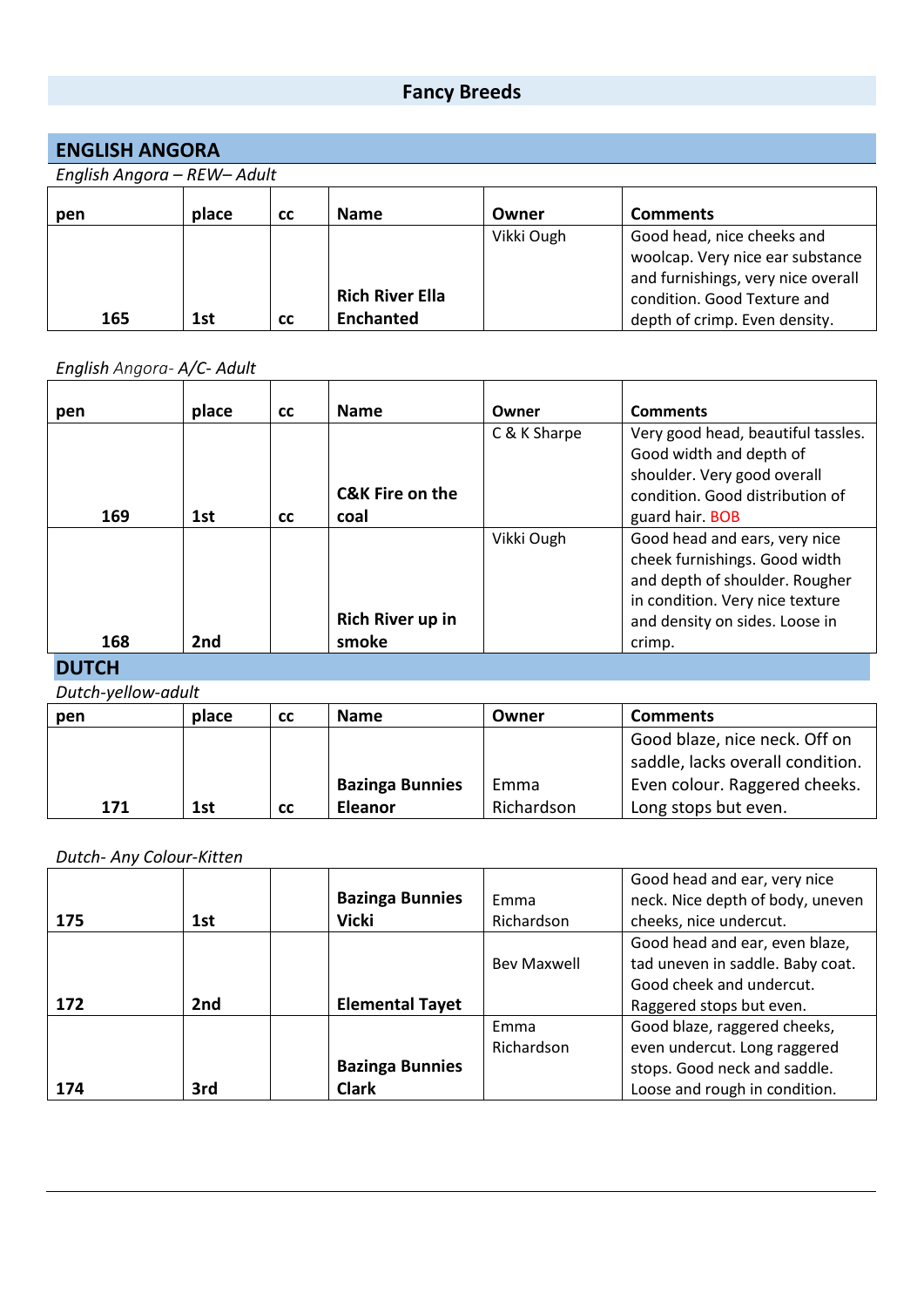#### *Dutch-Any Colour-Adult*

| 177 | 1st             | <b>CC</b> | <b>Bazinga Bunnies</b><br>Danson           | Emma<br>Richardson | Good head and ear, nice body<br>type. Even colour. Good saddle<br>and neck, even blaze, good<br>undercut. Unbalanced on stops.<br><b>BOB</b> |
|-----|-----------------|-----------|--------------------------------------------|--------------------|----------------------------------------------------------------------------------------------------------------------------------------------|
| 178 | 2 <sub>nd</sub> |           | <b>Bazinga Bunnies</b><br><b>Caramello</b> | Emma<br>Richardson | Narrower in head, good length of<br>body. Off balanced saddle.<br>Raggered blaze. Good balanced<br>stops.                                    |
| 179 | 3rd             |           | <b>Bazinga Bunnies</b><br><b>Cinnamon</b>  | Emma<br>Richardson | Narrow head, long in body. Open<br>coat. Raggered saddle. Good<br>blaze. Good balanced cheek. Long<br>even stops.                            |

#### **FLEMISH GIANT ARBA**

*Flemish Giant– Any Colour- Adult*

| pen | place | cc        | <b>Name</b>          | Owner        | <b>Comments</b>                |
|-----|-------|-----------|----------------------|--------------|--------------------------------|
|     |       |           |                      |              | Narrow in head. Lacks ear      |
|     |       |           |                      |              | substance. Good spring to rib. |
|     |       |           |                      |              | Good full hindquarter. Nice    |
|     |       |           |                      | S Petersen & | texture and density. Uneven in |
|     |       |           |                      | Michelle     | finish. Sooty on colour. Good  |
| 180 | 1st   | <b>CC</b> | <b>Winter Dolley</b> | Gladwin      | bone. BOB                      |

#### **JERSEY WOOLY**

*Jersey Wooly – REW - Kitten*

| pen | place           | cc | <b>Name</b>          | Owner         | <b>Comments</b>               |
|-----|-----------------|----|----------------------|---------------|-------------------------------|
|     |                 |    |                      |               | Good curvature of skull. Nice |
|     |                 |    |                      | S Petersen &  | wool cap. Very nice width and |
|     |                 |    |                      | Michelle      | depth of shoulder. Very nice  |
| 182 | 1st             |    | <b>Winter Taylor</b> | Gladwin       | texture of coat. Good bone.   |
|     |                 |    |                      |               | Good curvature of skull. Very |
|     |                 |    |                      |               | nice wool cap and cheek       |
|     |                 |    | <b>Danielview</b>    |               | furnishings. Nice texture and |
| 181 | 2 <sub>nd</sub> |    | <b>Senator</b>       | Janine Daniel | density. Good overall bone.   |

*Jersey Wooly – REW- junior*

| pen | place | <b>CC</b> | <b>Name</b>           | Owner        | <b>Comments</b>                  |
|-----|-------|-----------|-----------------------|--------------|----------------------------------|
|     |       |           |                       |              | Very nice structure to skull and |
|     |       |           |                       | S Petersen & | full lower jowl. Excellent width |
|     |       |           |                       | Michelle     | and depth to chest. Good         |
| 186 | 1st   | <b>CC</b> | <b>Winter Addison</b> | Gladwin      | texture, nice colour. BOB        |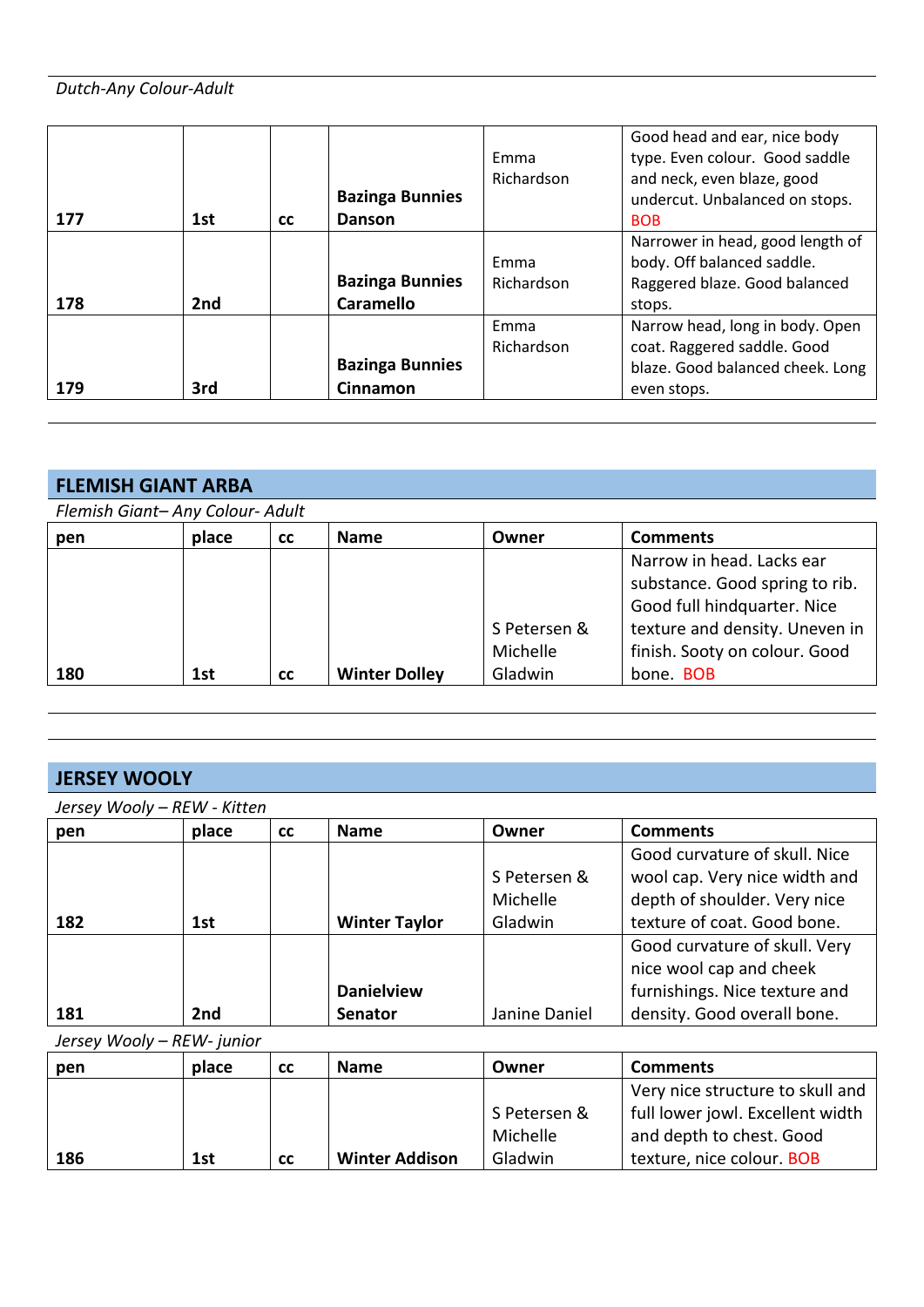| 184 | 2nd | <b>Danielview Joel</b> | Janine Daniel | Good curvature to skull, ear<br>tad folded on tips, good<br>texture, unfinished in under<br>wool. |
|-----|-----|------------------------|---------------|---------------------------------------------------------------------------------------------------|
|     |     |                        |               |                                                                                                   |
|     |     |                        |               |                                                                                                   |
|     |     |                        |               | Very nice head and ear. Longer                                                                    |
|     |     |                        |               | in midsection. Coat not                                                                           |
| 183 | 3rd | <b>Danielview Jack</b> | Janine Daniel | finished                                                                                          |
|     |     |                        |               | Very nice front end. Beautiful<br>head structure. Good ear set,                                   |
|     |     |                        |               |                                                                                                   |
|     |     | <b>Danielview</b>      |               | long and angular in                                                                               |
| 185 | 4th | <b>Ashley</b>          | Janine Daniel | midsection.                                                                                       |

*Jersey Wooly – REW - Adult*

| pen | place | cc | <b>Name</b>              | Owner          | <b>Comments</b>                 |
|-----|-------|----|--------------------------|----------------|---------------------------------|
|     |       |    |                          |                | Good head and ear. Full         |
|     |       |    | <b>Danielview</b>        |                | midsection. Very nice texture.  |
| 189 | 1st   |    | Ranger                   | Janine Daniel  | Uneven overall length.          |
|     |       |    |                          |                | Good curvature to skull. Ears a |
|     |       |    | <b>Cloverfield Sweet</b> | S Kendle and M | bit set back. Uneven overall    |
| 191 | 2nd   |    | <b>Desire</b>            | McKechnie      | length. Good texture.           |
|     |       |    |                          |                | Good curvature to skull. Good   |
|     |       |    | <b>Bunniesonthehill</b>  | S Kendle and M | width and depth to shoulder.    |
| 192 | 3rd   |    | Summa mist               | McKechnie      | Longer through midsection.      |

#### *Jersey Wooly – Shaded- Kitten*

| pen | place           | <b>CC</b> | <b>Name</b>        | Owner         | <b>Comments</b>                  |
|-----|-----------------|-----------|--------------------|---------------|----------------------------------|
|     |                 |           |                    |               | Good curvature to skull. Ears a  |
|     |                 |           |                    |               | bit long. Good overall topline.  |
|     |                 |           | <b>Danielview</b>  |               | Beautiful texture to coat. Very  |
| 193 | 1st             | <b>CC</b> | Quince             | Janine Daniel | promising.                       |
|     |                 |           |                    |               | Longer through muzzle. Nice      |
|     |                 |           | <b>BubsKingdom</b> |               | length to ear. Lacks fullness to |
| 194 | 2 <sub>nd</sub> |           | Zeeko              | Zoie Wescombe | hindquarter.                     |

#### *Jersey Wooly - Shaded - Junior*

| pen | place | <b>CC</b> | <b>Name</b>       | Owner         | <b>Comments</b>                |
|-----|-------|-----------|-------------------|---------------|--------------------------------|
|     |       |           |                   |               | Good wool cap coming. Longer   |
|     |       |           | <b>Danielview</b> |               | in midsection. Out of coat and |
| 196 | 1st   |           | Whiskey           | Janine Daniel | colour.                        |

*Jersey Wooly - Shaded - adult*

| pen | place | <b>CC</b> | <b>Name</b>           | Owner         | <b>Comments</b>                                               |
|-----|-------|-----------|-----------------------|---------------|---------------------------------------------------------------|
|     |       |           |                       |               | Good curvature to skull. Good<br>earset. Nice width to chest. |
| 202 | 1st   |           | <b>Danielview Reg</b> | Janine Daniel | Good even colour.                                             |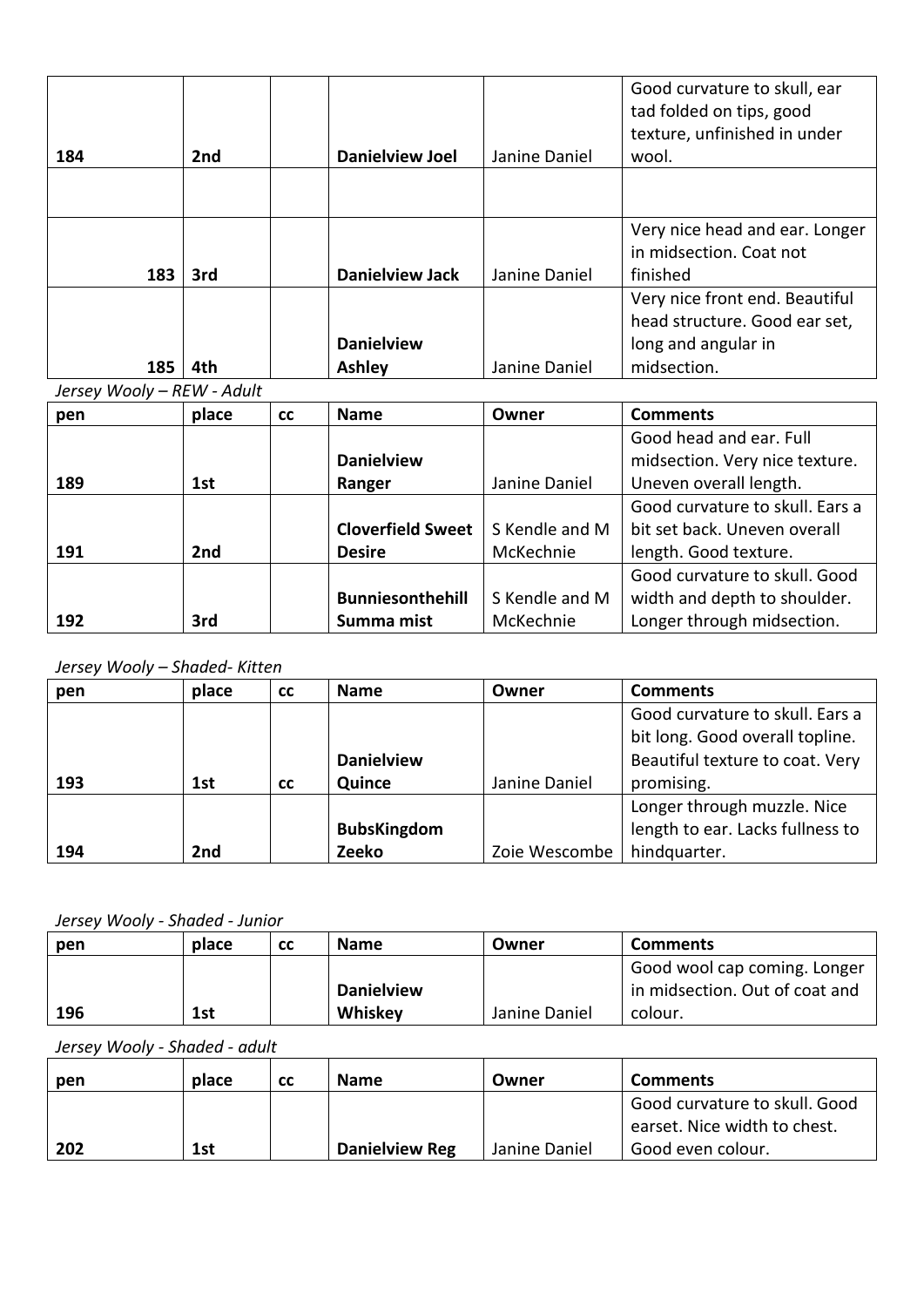|                             |       |           |                          |                | Good curvature to skull.         |
|-----------------------------|-------|-----------|--------------------------|----------------|----------------------------------|
|                             |       |           | <b>Samira Huggy</b>      |                | Thinner ear. Lacks full          |
| 204                         | 2nd   |           | <b>Bear</b>              | Nikki King     | condition.                       |
|                             |       |           | <b>Danielview</b>        |                | Lacks full skull. Good texture,  |
| 198                         | 3rd   |           | Coaster                  | Janine Daniel  | Nice colour.                     |
|                             |       |           | <b>Danielvire Love</b>   |                | Good substance to ears, lacks    |
| 199                         | 4th   |           | <b>Bug</b>               | Janine Daniel  | fullness to midsection.          |
| Jersey Wooly - A/C - Kitten |       |           |                          |                |                                  |
| pen                         | place | <b>CC</b> | <b>Name</b>              | Owner          | <b>Comments</b>                  |
|                             |       |           |                          |                | Very nice head, ears a bit thin. |
|                             |       |           | <b>Danielview Apple</b>  |                | Good overall topline. Good       |
| 205                         | 1st   |           | Pie                      | Janine Daniel  | overall bone. Very promising.    |
| Jersey Wooly - A/C - Adult  |       |           |                          |                |                                  |
| pen                         | place | <b>CC</b> | <b>Name</b>              | Owner          | <b>Comments</b>                  |
|                             |       |           |                          |                | Excellent curvature of skull.    |
|                             |       |           |                          |                | Nice full jowls, good cheeks     |
|                             |       |           |                          |                | and wool cap. Very nice width    |
|                             |       |           | <b>Bunniesonthehill</b>  | S Kendle and M | and depth of shoulder. Good      |
| 210                         | 1st   | <b>CC</b> | Mr Jinx                  | McKechnie      | overall texture                  |
|                             |       |           |                          |                | Good skull, ears thinner and     |
|                             |       |           |                          |                | pointed. Good overall colour.    |
| 208                         | 2nd   |           | <b>Danielview Fraser</b> | Janine Daniel  | Uneven density.                  |
|                             |       |           |                          |                | Good curvature to skull, ears    |
|                             |       |           | <b>Bunniesonthehill</b>  | S Kendle and M | folded at tips. Courser in       |
| 209                         | 3rd   |           | <b>Jett</b>              | McKechnie      | texture.                         |
| Netherland Dwarf-REW- Adult |       |           |                          |                |                                  |
| pen                         | place | <b>CC</b> | <b>Name</b>              | Owner          | <b>Comments</b>                  |
|                             |       |           |                          |                | Very nice presentation. Good     |
|                             |       |           | Wonderland               |                | Jowls. Good chest. Good          |
| 212                         | 1st   |           | <b>Horatio</b>           | Sally Turner   | texture. BOB                     |
|                             |       |           |                          |                | Good curvature to skull.         |
|                             |       |           |                          |                | Thinner ears. Lacks full         |
| 211                         | 2nd   |           | <b>Georgette Tait</b>    | Leanne Brown   | hindquarter.                     |

## *Netherland Dwarf– Self- Kitten*

| pen | place<br><b>CC</b> | <b>Name</b>            | Owner         | <b>Comments</b>                                             |
|-----|--------------------|------------------------|---------------|-------------------------------------------------------------|
|     |                    |                        |               | Good curvature to skull. Good<br>muzzle length and width to |
|     |                    | <b>Candylane Black</b> |               | chest. Lacks fullness to                                    |
| 213 | 1st                | Pearl                  | Leanne Brown  | hindquarter. Stray white hairs.                             |
|     |                    |                        |               | Good curvature to skull. Ears                               |
|     |                    | <b>Bubskingdom</b>     |               | thin and set back. Stray white                              |
| 214 | 2nd                | <b>Nightfury</b>       | Zoie Wescombe | hairs. Open in coat.                                        |

*Netherland Dwarf- Self- Junior*

| pen | place | <b>CC</b> | <b>Name</b>        | Owner        | <b>Comments</b>          |
|-----|-------|-----------|--------------------|--------------|--------------------------|
|     |       |           |                    | S Petersen & | Good skull. Good full    |
|     |       |           |                    | Michelle     | shoulders. Good coat and |
| 215 | 1st   |           | <b>Winter Alex</b> | Gladwin      | colour                   |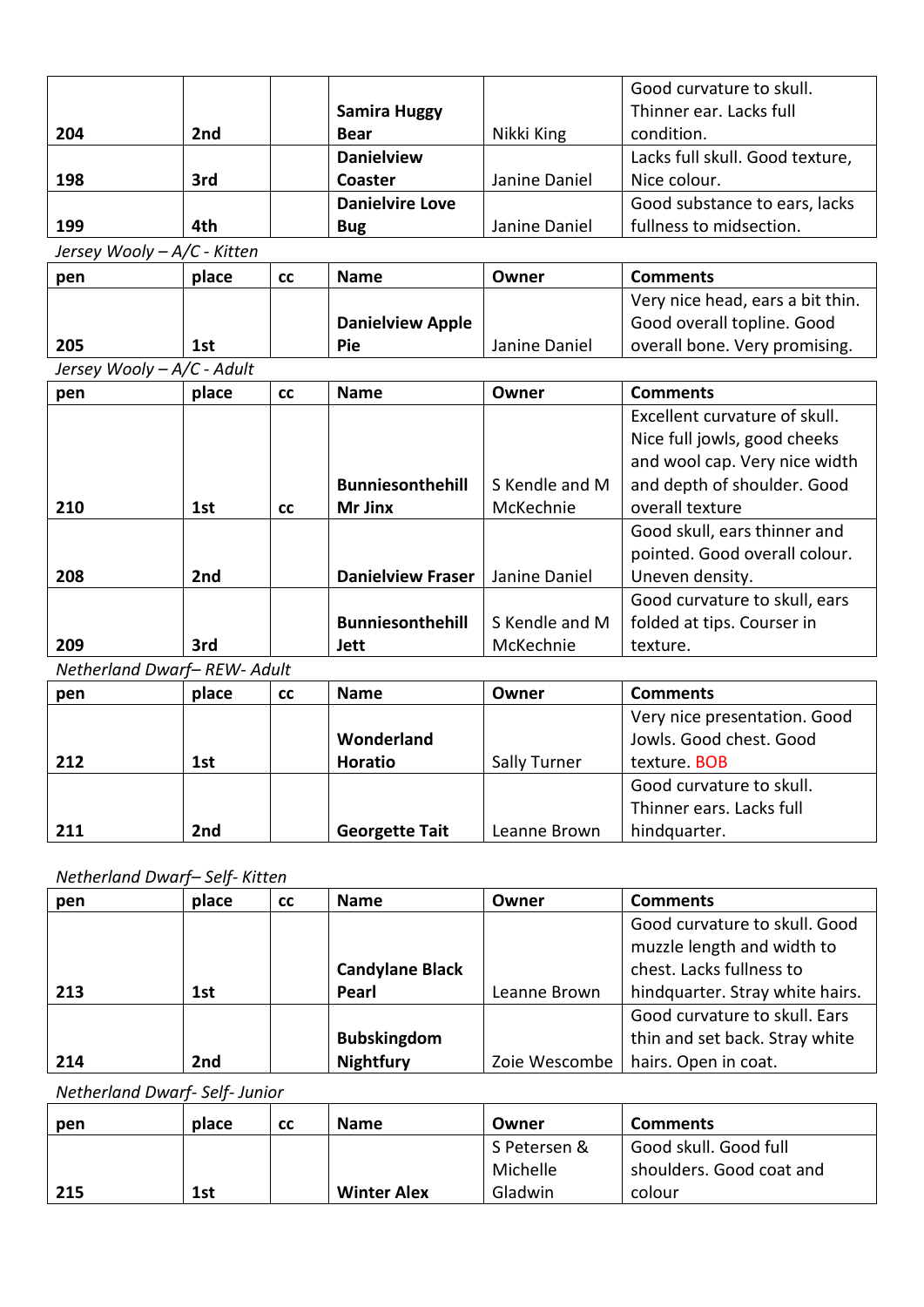|     |     |                    |               | Long and angular in muzzle.     |
|-----|-----|--------------------|---------------|---------------------------------|
|     |     | <b>Bubskingdom</b> |               | Thin ears. Lots of white hairs. |
| 217 | 2nd | Windshear          | Zoie Wescombe | Mealy colour.                   |

## *Netherland Dwarf- Self- Adult*

| pen | place | <b>CC</b> | <b>Name</b>        | Owner    | <b>Comments</b>               |
|-----|-------|-----------|--------------------|----------|-------------------------------|
|     |       |           |                    |          | Good head and fullness to     |
|     |       |           | <b>Bubskingdom</b> | Paige    | muzzle. Lacks depth to chest. |
| 218 | 1st   | <b>CC</b> | Raven              | Wescombe | Good Coat. Mealy colour.      |

#### *Netherland Dwarf- Shaded - Kitten*

| pen | place | <b>CC</b> | <b>Name</b> | Owner              | <b>Comments</b>                  |
|-----|-------|-----------|-------------|--------------------|----------------------------------|
|     |       |           |             |                    | Very dark and immature in        |
|     |       |           |             |                    | colour. Beautiful full muzzle.   |
|     |       |           |             |                    | Good substance to ear. Good      |
|     |       |           | Elemental   |                    | full midsection and hindquarter. |
| 219 | 1st   |           | Andromeda   | <b>Bev Maxwell</b> | Baby coat.                       |

#### *Netherland Dwarf – Tan- Kitten*

| pen | place           | <b>CC</b> | <b>Name</b> | Owner       | <b>Comments</b>                |
|-----|-----------------|-----------|-------------|-------------|--------------------------------|
|     |                 |           | Elemental   |             | Thinner in ear. Good shoulder. |
| 221 | 1st             |           | Columba     | Bev Maxwell | Thinner through midsection.    |
|     |                 |           |             |             |                                |
|     |                 |           | Elemental   |             | Long in muzzle. Good bold eye. |
| 220 | 2 <sub>nd</sub> |           | Caelum      | Bev Maxwell | Narrow in shoulder. Baby coat. |

## *Netherland Dwarf– Tan- Junior*

| pen | place           | <b>CC</b> | <b>Name</b>          | Owner                               | <b>Comments</b>                                                                                                            |
|-----|-----------------|-----------|----------------------|-------------------------------------|----------------------------------------------------------------------------------------------------------------------------|
| 222 | 1st             | <b>CC</b> | <b>Winter Ashley</b> | S Petersen &<br>Michelle<br>Gladwin | Good balance of head and<br>width of skull. Good set to ear.<br>Nice full midsection. Good<br>texture and density of coat. |
| 223 | 2 <sub>nd</sub> |           | Wonderland<br>Quincy | <b>Sally Turner</b>                 | Good curvature to skull. Good<br>width to chest. Shaggy coat.<br>Good colour.                                              |

#### *Netherland Dwarf –Tan- Adult*

| pen | place | <b>CC</b> | <b>Name</b> | Owner        | <b>Comments</b>               |
|-----|-------|-----------|-------------|--------------|-------------------------------|
|     |       |           |             |              | Very nice curvature to skull. |
|     |       |           |             |              | Full muzzle and jowls. Good   |
|     |       |           | Wonderland  |              | width to chest and shoulder.  |
| 228 | 1st   |           | Raylan      | Sally Turner | Nice texture and density.     |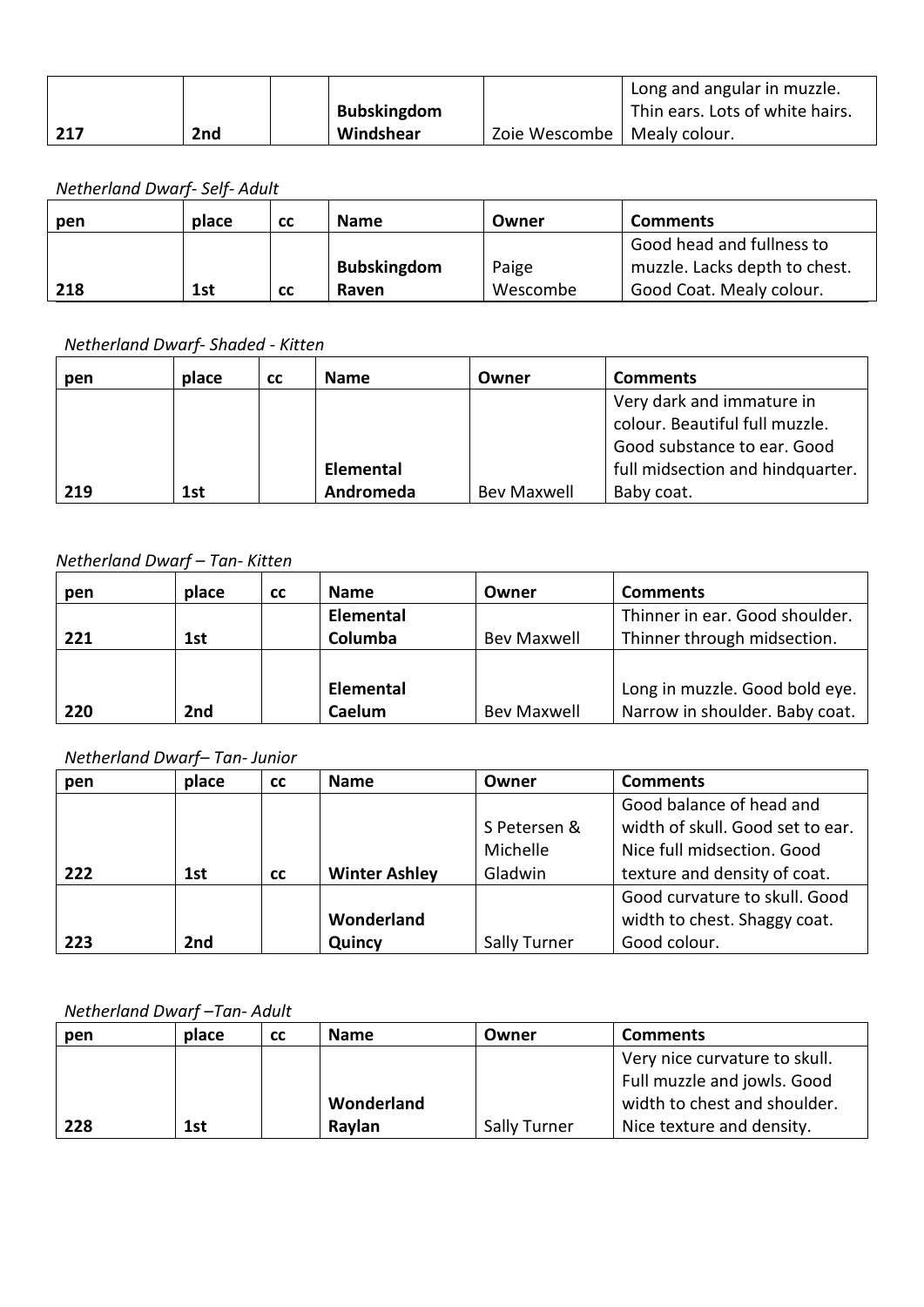|     |     |                          |                | Good curvature to skull.       |
|-----|-----|--------------------------|----------------|--------------------------------|
|     |     |                          |                | Uneven coat. Full jowls. Bold  |
|     |     | Wonderland               |                | eye. Ears a bit set back. Full |
| 227 | 2nd | Raphael                  | Sally Turner   | chest.                         |
|     |     |                          |                | Nice width to brow, good       |
|     |     | <b>Bunniesonthe hill</b> | S Kendle and M | length to ear. Good width and  |
| 225 | 3rd | Whispa                   | McKechnie      | depth to chest. Open in coat.  |
|     |     | Wonderland               |                | Good bold head. Thinner ears.  |
| 229 | 4th | <b>Remus</b>             | Sally Turner   | Course coat.                   |
|     |     |                          |                | Ears set back. Good width to   |
|     |     | <b>Bubskingdom</b>       | Paige          | shoulder. Open and course in   |
| 230 | 5th | <b>Eredin</b>            | Wescombe       | coat.                          |
|     |     |                          |                | Good curvature to skull. Light |
|     |     | <b>Emmerson</b>          |                | in bone. Lacks fullness to     |
| 224 | 6th | <b>Phoenix</b>           | Leanne Brown   | midsection. Open coat.         |
|     |     | <b>Bunniesonthehill</b>  | S Kendle and M | Good ear set. Narrow chest.    |
| 226 | 7th | Roger                    | McKechnie      | Stray white hairs.             |
|     |     |                          |                |                                |

## *Netherland Dwarf- Agouti - Kitten*

| pen | place | <b>CC</b> | <b>Name</b>          | Owner        | <b>Comments</b>                                                    |
|-----|-------|-----------|----------------------|--------------|--------------------------------------------------------------------|
|     |       |           |                      |              | Good curvature of skull, full<br>jowls. Good furring to ears, full |
| 231 | 1st   |           | <b>Emmerson Lexa</b> | Leanne Brown | midsection.                                                        |

## *Netherland Dwarf– Agouti- Junior*

| pen | place | <b>CC</b> | <b>Name</b> | Owner        | <b>Comments</b>             |
|-----|-------|-----------|-------------|--------------|-----------------------------|
|     |       |           |             |              | Good curvature of skull and |
|     |       |           |             |              | good eye. Good set and      |
|     |       |           | Emmerson    |              | substance of ear. Excellent |
| 232 | 1st   |           | Bellamy     | Leanne Brown | texture and good colour.    |

## *Netherland Dwarf – Agouti - Adult*

| pen | place | <b>CC</b> | <b>Name</b>         | Owner        | <b>Comments</b>                    |
|-----|-------|-----------|---------------------|--------------|------------------------------------|
|     |       |           |                     |              | Excellent curvature to skull, full |
|     |       |           |                     |              | muzzle. Good set to ear. Fair      |
|     |       |           | Wonderland          |              | width to chest. Excellent          |
| 236 | 1st   | <b>CC</b> | <b>Ashton</b>       | Sally Turner | colour. Uneven in finish.          |
|     |       |           |                     |              | Good curvature to skull. Good      |
|     |       |           |                     |              | set, substance and shape to        |
|     |       |           |                     |              | ears. Bold eye. Long in            |
|     |       |           |                     |              | shoulder. Dark colour. Good        |
| 235 | 2nd   |           | <b>Samira Levis</b> | Nikki King   | texture. Unfinished in coat.       |
|     |       |           |                     |              | Nice width to brow. Good           |
|     |       |           |                     |              | shape to ear. Long in bone.        |
|     |       |           | <b>Emmerson</b>     |              | Open in coat. Good colour and      |
| 233 | 3rd   |           | Winchester          | Leanne Brown | texture.                           |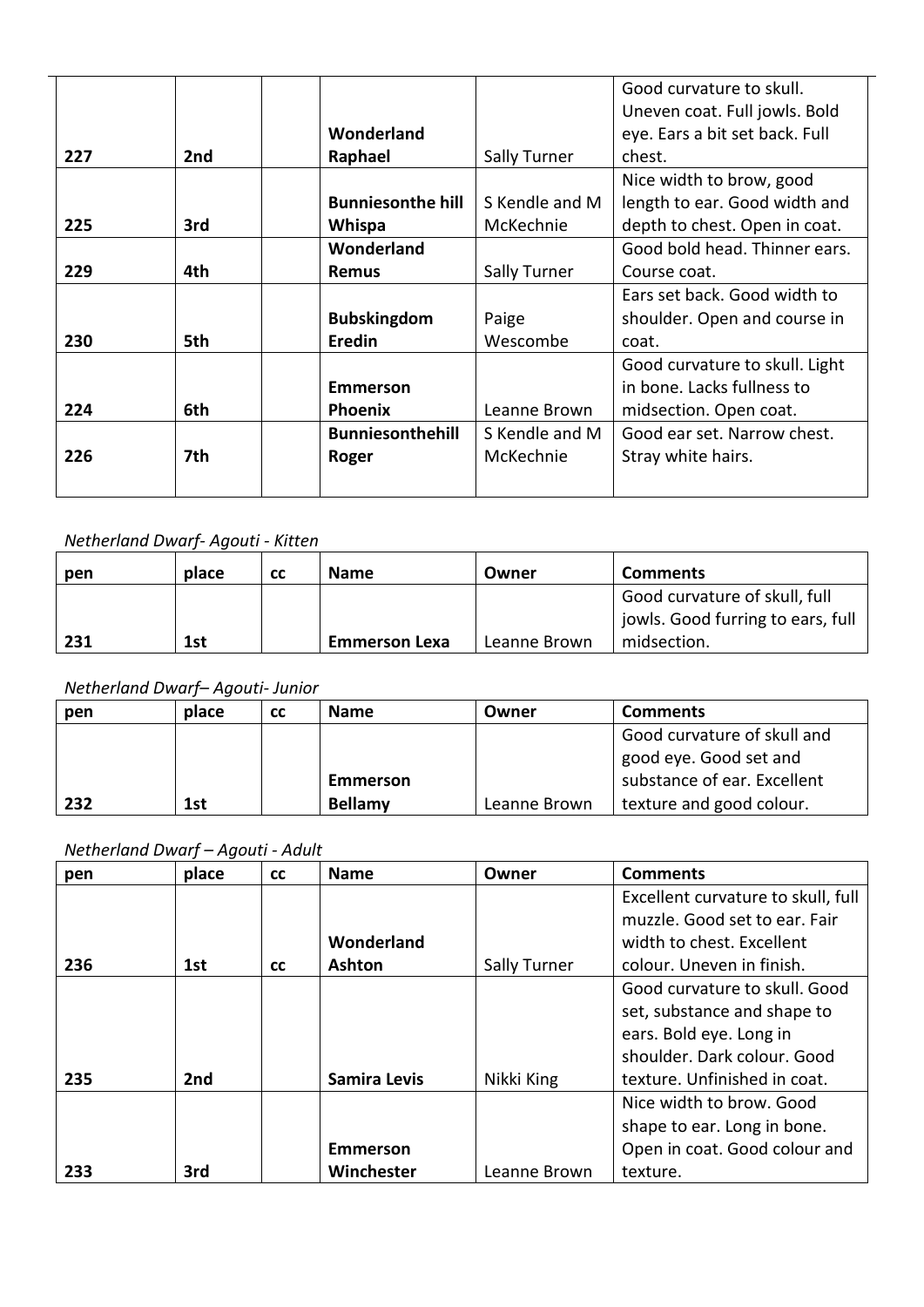|     |     |                         |                | Good curvature to skull. Long   |
|-----|-----|-------------------------|----------------|---------------------------------|
|     |     | <b>Bunniesonthehill</b> | S Kendle and M | in muzzle. Good ear set. Sharp  |
| 234 | 4th | <b>Minnesota</b>        | McKechnie      | tips to ear. Unfinished colour. |

*Netherland Dwarf- AOC - Adult*

| pen | place | <b>CC</b> | <b>Name</b>          | Owner      | <b>Comments</b>               |
|-----|-------|-----------|----------------------|------------|-------------------------------|
|     |       |           |                      |            | Nice width to brow. Good ear  |
|     |       |           |                      |            | set. Good ear substance. Good |
|     |       |           |                      |            | fullness to shoulder. Good    |
| 237 | 1st   |           | <b>Samira Hunter</b> | Nikki King | texture. Coat uneven.         |

*Netherland Dwarf- AOC - Adult*

| pen | place | cc | <b>Name</b>   | Owner      | <b>Comments</b>               |
|-----|-------|----|---------------|------------|-------------------------------|
|     |       |    |               |            | Nice width to brow. Good ear  |
|     |       |    |               |            | set. Good ear substance. Good |
|     |       |    |               |            | fullness to shoulder. Good    |
| 237 | 1st   |    | Samira Hunter | Nikki King | texture. Coat uneven.         |

## **POLISH**

*Polish – REW- Adult*

| pen | place | <b>CC</b>     | <b>Name</b>           | Owner               | <b>Comments</b>                 |
|-----|-------|---------------|-----------------------|---------------------|---------------------------------|
|     |       |               |                       |                     | Very nice structure to skull.   |
|     |       |               |                       |                     | Very nice set to ear with       |
|     |       |               |                       |                     | Excellent substance. Good       |
|     |       |               |                       |                     | length of front limb. Excellent |
| 239 | 1st   | <sub>cc</sub> | <b>Ultimo Jedidah</b> | <b>Shane Harris</b> | finish to coat. BOB             |
|     |       |               |                       |                     | A little heavy. Thin in ears.   |
|     |       |               |                       |                     | Good width to chest. Heavy      |
| 238 | 2nd   |               | <b>Ultimo Hunter</b>  | <b>Shane Harris</b> | through midsection.             |

*Polish - Self - adult*

| pen | place | <b>CC</b> | <b>Name</b>          | Owner               | <b>Comments</b>                |
|-----|-------|-----------|----------------------|---------------------|--------------------------------|
|     |       |           |                      |                     | Very good structure to skull.  |
|     |       |           |                      |                     | Good depth to brow. Good ear   |
|     |       |           |                      |                     | substance and shape. Nice      |
|     |       |           |                      |                     | clean topline. Very nice width |
|     |       |           |                      |                     | to chest. Mealy on nose,       |
| 240 | 1st   | <b>CC</b> | <b>Ultimo Ceasar</b> | <b>Shane Harris</b> | frosting. Good density.        |

*Polish – Tan - Adult*

| pen | place | cс            | <b>Name</b>         | Owner               | <b>Comments</b>             |
|-----|-------|---------------|---------------------|---------------------|-----------------------------|
|     |       |               |                     |                     | Good width to muzzle. Nice  |
|     |       |               |                     |                     | rich chocolate colour. Nice |
| 243 | 1st   | <sub>cc</sub> | <b>Ultimo Brian</b> | <b>Shane Harris</b> | finish, good colour.        |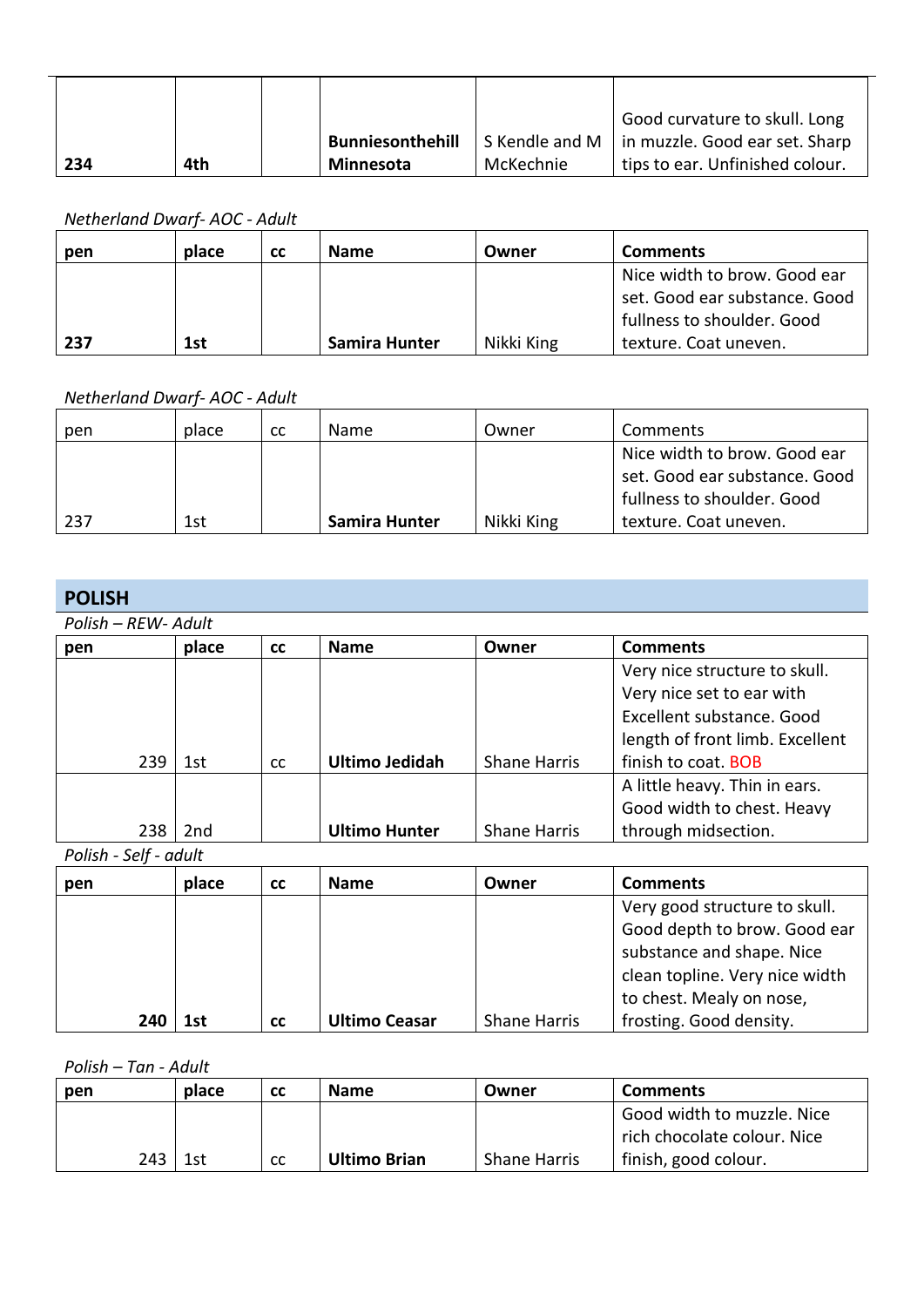|     |     |                     |                     | Good extension to front limb.<br>Good length and substance to |
|-----|-----|---------------------|---------------------|---------------------------------------------------------------|
| 242 | 2nd | <b>Ultimo Derek</b> | <b>Shane Harris</b> | ear.                                                          |

| <b>TAN</b>          |       |           |                           |               |                                  |  |  |  |  |
|---------------------|-------|-----------|---------------------------|---------------|----------------------------------|--|--|--|--|
| $Tan - A/C- A dult$ |       |           |                           |               |                                  |  |  |  |  |
| pen                 | place | <b>CC</b> | <b>Name</b>               | Owner         | <b>Comments</b>                  |  |  |  |  |
|                     |       |           |                           |               | Nice rich chocolate colour,      |  |  |  |  |
|                     |       |           |                           |               | light tail. Nice length of coat. |  |  |  |  |
|                     |       |           |                           |               | Good eye circles. Nice rich      |  |  |  |  |
| 245                 | 1st   | <b>CC</b> | <b>Outcast Fairy Tale</b> | Jo Richardson | triangle. BOB                    |  |  |  |  |
|                     |       |           |                           |               | Rough in overall condition.      |  |  |  |  |
|                     |       |           |                           |               | Light in colour. Nice triangle.  |  |  |  |  |
| 246                 | 2nd   |           | <b>Outcast Tint Tim</b>   | Jo Richardson | Belly lacks intensity.           |  |  |  |  |

| <b>THRIANTA</b>  |       |           |                    |              |                                    |  |  |  |
|------------------|-------|-----------|--------------------|--------------|------------------------------------|--|--|--|
| Thrianta - Adult |       |           |                    |              |                                    |  |  |  |
| pen              | place | <b>CC</b> | <b>Name</b>        | Owner        | <b>Comments</b>                    |  |  |  |
|                  |       |           |                    |              | Good condition. Good ear           |  |  |  |
|                  |       |           |                    | S Petersen & | substance. Very nice texture,      |  |  |  |
|                  |       |           | <b>King Coinin</b> | Michelle     | nice finish. Fails in intensity of |  |  |  |
| 247              | 1st   |           | Winter             | Gladwin      | colour. Free of smut. BOB          |  |  |  |

# **TRI-COLOUR DUTCH**

| Tri-colour Dutch- Adult |       |           |                          |                    |                               |  |  |  |
|-------------------------|-------|-----------|--------------------------|--------------------|-------------------------------|--|--|--|
| pen                     | place | <b>CC</b> | <b>Name</b>              | Owner              | <b>Comments</b>               |  |  |  |
|                         |       |           |                          |                    | Good alternation on ear. Good |  |  |  |
|                         |       |           |                          |                    | shoulder and midsection. Fair |  |  |  |
|                         |       |           | Elemental                |                    | banding and cheeks. Nice      |  |  |  |
| 249                     | 1st   |           | Antheia                  | <b>Bev Maxwell</b> | stops. BOB                    |  |  |  |
|                         |       |           |                          |                    | Good head and ear. Long in    |  |  |  |
|                         |       |           |                          |                    | hip. Fair banding and colour. |  |  |  |
|                         |       |           |                          |                    | Hook on cheek. Good           |  |  |  |
| 251                     | 2nd   |           | <b>Elemental Electra</b> | <b>Bev Maxwell</b> | undercut.                     |  |  |  |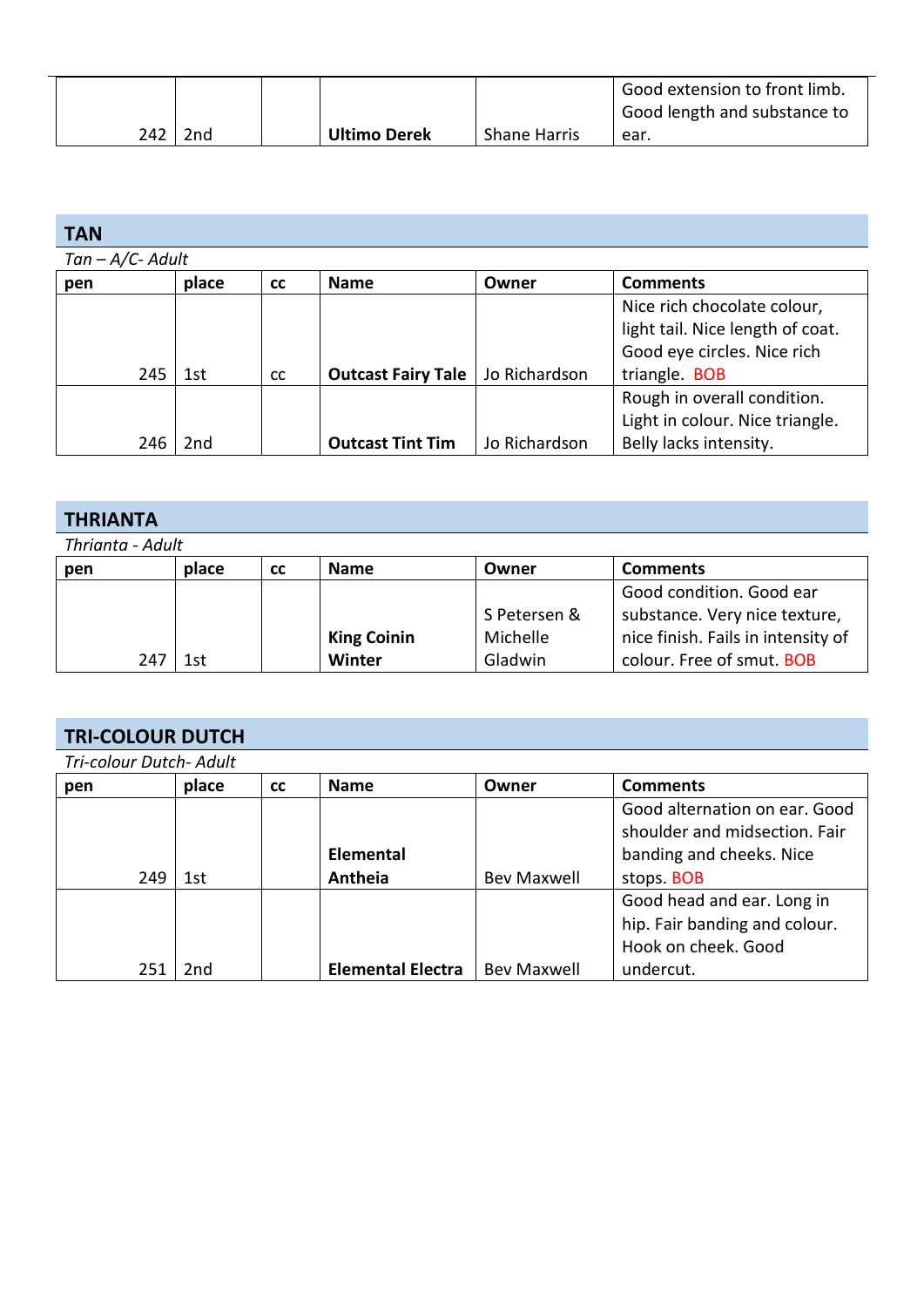## **AOV FANCY**

| pen | place | <b>CC</b> | <b>Name</b>      | Owner              | <b>Comments</b>                    |
|-----|-------|-----------|------------------|--------------------|------------------------------------|
|     |       |           |                  |                    | Silver-Good head and ear.          |
|     |       |           |                  |                    | Good texture and density.          |
|     |       |           |                  |                    | Good silvering over back and       |
|     |       |           |                  |                    | tail. Even on cheeks but dark.     |
|     |       |           | <b>Elemental</b> |                    | Heavy on chest and belly. Not      |
| 256 | 1st   |           | Chamaeleon       | Bev Maxwell        | finished                           |
|     |       |           |                  |                    | Silver-Good head and ears.         |
|     |       |           |                  |                    | Good condition. Good rich          |
|     |       |           | <b>Elemental</b> |                    | blue. Nice clarity to silver.      |
| 255 | 2nd   |           | <b>Cepheus</b>   | <b>Bev Maxwell</b> | Good colour on ears and head.      |
|     |       |           |                  |                    | Silver-Good head, fair ear         |
|     |       |           |                  |                    | substance. Very nice clarity of    |
|     |       |           | <b>Elemental</b> |                    | silvering over back. Lacks         |
| 253 | 3rd   |           | <b>Delphinus</b> | <b>Bev Maxwell</b> | shoulder colouring.                |
|     |       |           |                  |                    | Silver-Good head. Good overall     |
|     |       |           | <b>Elemental</b> |                    | type. Good dense coat. Too         |
| 254 | 4th   |           | <b>Circinus</b>  | <b>Bev Maxwell</b> | sparse in silvering at this point. |

*AOV Fancy - Junior*

| pen | place | <b>CC</b> | <b>Name</b>        | Owner         | <b>Comments</b>                                              |
|-----|-------|-----------|--------------------|---------------|--------------------------------------------------------------|
|     |       |           |                    |               | Harlequin - Very good face<br>split. Nice banding over back. |
| 257 | 1st   | <b>CC</b> | <b>Outcast Tac</b> | Jo Richardson | Open in coat. Good type. BOB                                 |

*AOV Fancy - Adult*

| pen | place | <b>CC</b> | <b>Name</b>            | Owner         | <b>Comments</b>               |
|-----|-------|-----------|------------------------|---------------|-------------------------------|
|     |       |           |                        |               | Harlequin-Good alternation on |
|     |       |           | <b>Outcast Peoples</b> |               | face and legs. Uneven on      |
| 258 | 1st   |           | <b>Choice</b>          | Jo Richardson | banding.                      |

## **Lop Breeds**

## **CASHMERE LOP**

*Cashmere Lop – A/C- Adult*

| pen | place | СC | <b>Name</b>       | Owner         | <b>Comments</b>                   |
|-----|-------|----|-------------------|---------------|-----------------------------------|
|     |       |    |                   |               | Good curvature of skull. Good ear |
|     |       |    | <b>Danielview</b> |               | substance. Good depth to chest.   |
|     | 1st   | CC | Hilda             | Janine Daniel | Good texture, uneven length. BOB  |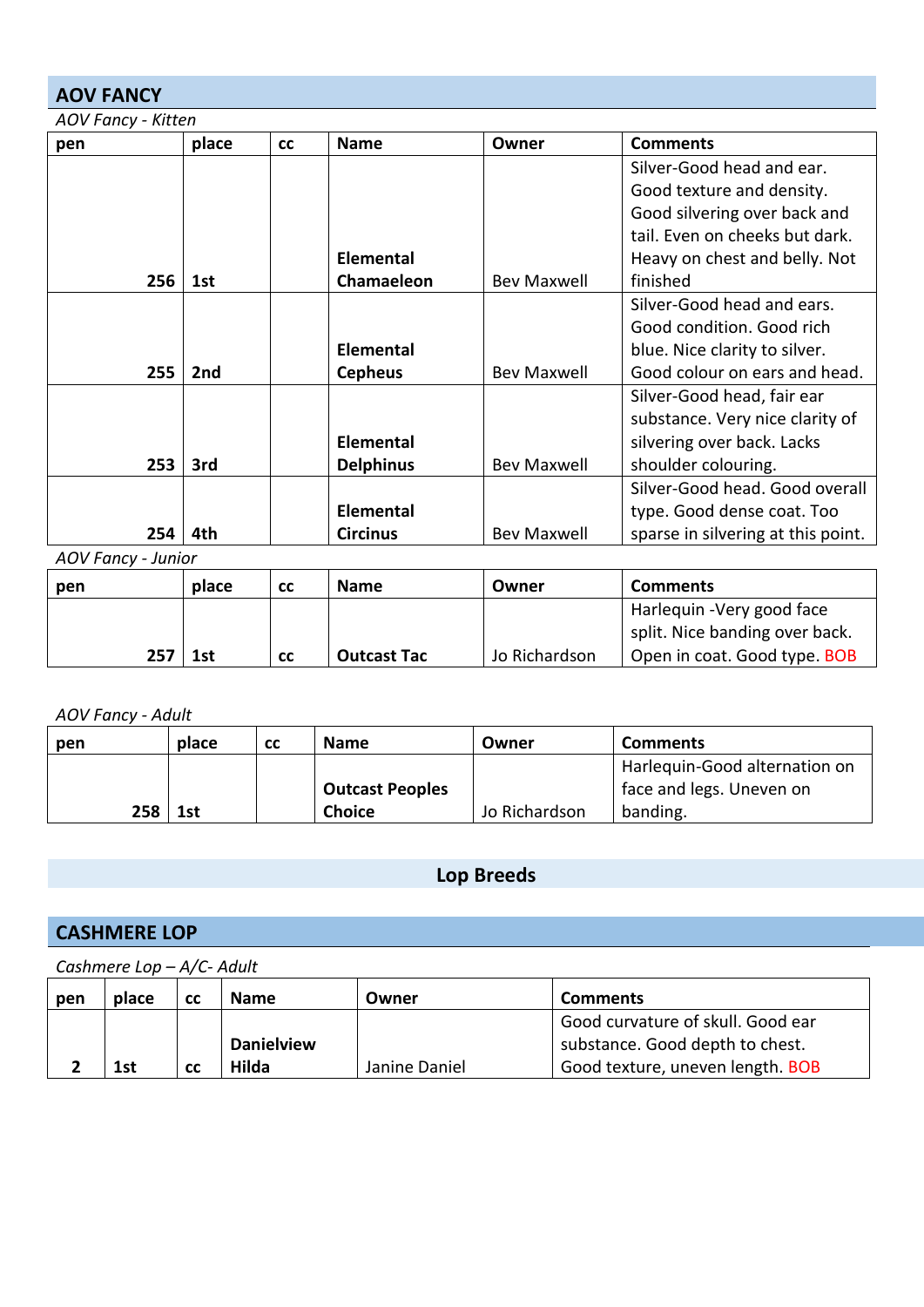### **MINI CASHMERE LOP**

| Good curvature of skull. Ears  |
|--------------------------------|
| folded. Longer in body length. |
|                                |
|                                |

*Mini Cashmere – REW - adult*

*Mini Cashmere – Shaded - Adult*

| pen | place | СC | <b>Name</b>       | Owner         | <b>Comments</b>                    |
|-----|-------|----|-------------------|---------------|------------------------------------|
|     |       |    |                   |               | Very nice curvature of skull. Full |
|     |       |    |                   |               | jowls. Good bone. Very nice        |
|     |       |    | <b>Danielview</b> |               | shoulder. Good texture and length  |
|     | 1st   |    | <b>Promise</b>    | Janine Daniel | of coat. Good clean colour. BOB    |

## **DWARF LOP**

| Dwarf Lop-REW-Junior |       |           |                         |               |                                    |  |
|----------------------|-------|-----------|-------------------------|---------------|------------------------------------|--|
| pen                  | place | <b>CC</b> | <b>Name</b>             | Owner         | <b>Comments</b>                    |  |
|                      |       |           |                         |               | Promising. Nice full jowls. A bit  |  |
|                      |       |           |                         |               | folded in ear and sharp tips. Open |  |
| 11                   | 1st   | <b>CC</b> | <b>Danielview Freda</b> | Janine Daniel | coat.                              |  |

#### *Dwarf Lop – Self Adult*

| pen | place | <b>CC</b> | <b>Name</b>               | Owner           | <b>Comments</b>                                                                                        |
|-----|-------|-----------|---------------------------|-----------------|--------------------------------------------------------------------------------------------------------|
| 14  | 1st   | <b>CC</b> | <b>Infinity Dark Lord</b> | Julia Khoury    | Nice width across brow. Fair crown.<br>Folded ear. Nice texture and finish.<br>White hairs.            |
|     |       |           | <b>Bubskingdom</b>        | David and Mardi | Nice width across brow. Good<br>crown. Folded ear. Nice short legs.<br>Hollow through midsection. Good |
| 16  | 2nd   |           | Kungfu                    | Wescombe        | black colour.                                                                                          |

*Dwarf Lop – Shaded -Adult*

| pen | place | СC | <b>Name</b>       | Owner         | <b>Comments</b>                      |
|-----|-------|----|-------------------|---------------|--------------------------------------|
|     |       |    |                   |               | Good curvature of skull. Full jowls. |
|     |       |    |                   |               | Good ear substance. Open ear.        |
|     |       |    |                   |               | Good depth to shoulder. Rough        |
|     |       |    | <b>Danielview</b> |               | condition. Nice coat texture. Good   |
| 18  | 1st   | cс | <b>Mervin</b>     | Janine Daniel | colour. Long in bone.                |

*Dwarf Lop – Tan - Kitten*

| pen | place | cс | <b>Name</b>        | Owner         | <b>Comments</b>                    |
|-----|-------|----|--------------------|---------------|------------------------------------|
|     |       |    |                    |               | Very good curvature of skull. Very |
|     |       |    |                    |               | nice ear set and shape. Nice       |
|     |       |    | Ohsocharmed        |               | fullness to midsection. Good       |
| 20  | 1st   |    | <b>Tiny Terror</b> | Roxanne Doran | texture and density.               |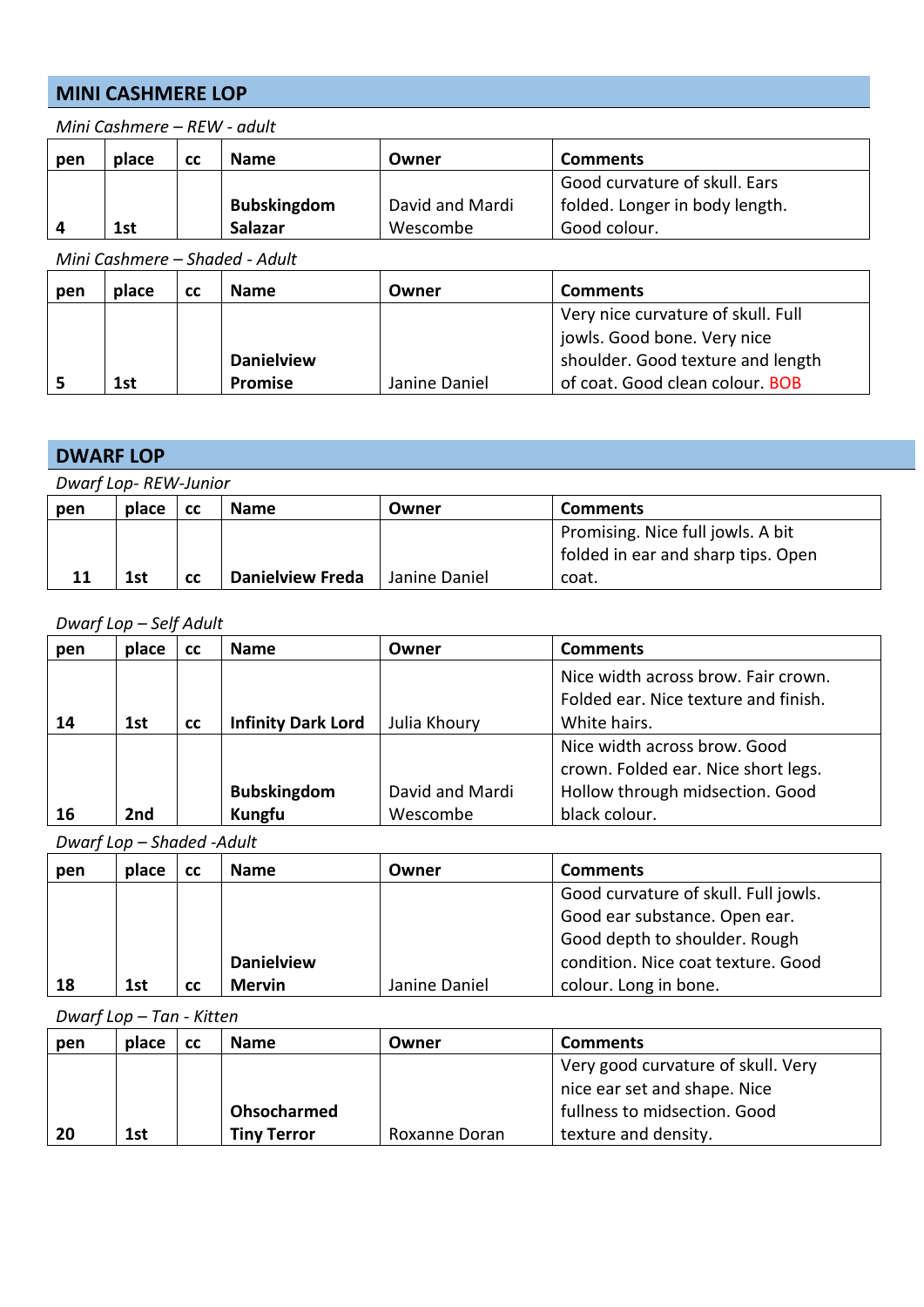|     |                         |           |                           |                 | Longer in head. Nice width to brow.  |
|-----|-------------------------|-----------|---------------------------|-----------------|--------------------------------------|
|     |                         |           | Ohsocharmed               |                 | Lacks shape. Good stocky front       |
| 19  | 2 <sub>nd</sub>         |           | <b>Miss Independant</b>   | Roxanne Doran   | bone. Baby coat.                     |
|     |                         |           |                           |                 | Nice width to brow. Folded ear.      |
|     |                         |           | <b>Bubskingdom</b>        | David and Mardi | Baby coat. Nice width to shoulder    |
| 21  | 3rd                     |           | Soul                      | Wescombe        | and chest.                           |
|     | Dwarf Lop - Tan - Adult |           |                           |                 |                                      |
| pen | place                   | <b>CC</b> | <b>Name</b>               | Owner           | <b>Comments</b>                      |
|     |                         |           |                           |                 | Nice width to brow. Good full jowls. |
|     |                         |           |                           |                 | Good crown. Nice ear shape and       |
|     |                         |           |                           |                 | substance. Excellent flesh           |
| 22  | 1st                     | <b>CC</b> | PrimeKa Lac'King          | Roxanne Doran   | condition. Good texture to coat.     |
|     |                         |           |                           |                 | Excellent curvature to skull. Full   |
|     |                         |           |                           |                 | jowls. Good crown. Good bone and     |
|     |                         |           | <b>Bubskingdom</b>        | David and Mardi | chest. Good overall condition. A     |
| 26  | 2nd                     |           | Hinto                     | Wescombe        | few white hairs.                     |
|     |                         |           |                           |                 | Good curvature to skull. Full jowls. |
|     |                         |           |                           |                 | Sharp tip to ear. Lacks fullness to  |
| 25  | 3rd                     |           | <b>Infinity Lil Griff</b> | Julia Khoury    | chest. Good density.                 |
|     |                         |           |                           |                 | Longer in muzzle. Lacks fullness to  |
|     |                         |           |                           |                 | jowl. Folded ear. Narrow chest and   |
|     |                         |           | <b>Nibblenose</b>         |                 | shoulder. Good density and texture   |
| 23  | 4th                     |           | <b>Warrior</b>            | Jessica Kendle  | to coat.                             |

## *Dwarf lop – Agouti -Kitten*

| pen | place | <b>CC</b> | <b>Name</b>              | Owner         | <b>Comments</b>                    |
|-----|-------|-----------|--------------------------|---------------|------------------------------------|
|     |       |           |                          |               | Excellent curvature of skull. Full |
|     |       |           |                          |               | muzzle, nice jowls. Very nice ear  |
|     |       |           |                          |               | substance. Nice overall body. Very |
| 28  | 1st   |           | <b>Danielview Fjords</b> | Janine Daniel | promising coat and colour.         |
|     |       |           |                          |               | Lacks width to brow. Good crown,   |
|     |       |           | <b>Ohsocharmed</b>       |               | folded ear. Lacks fullness to      |
| 29  | 2nd   |           | <b>Illusion</b>          | Roxanne Doran | midsection. Good coat and colour.  |

## *Dwarf Lop- Agouti Adult*

|    |     |           |                         |                | Excellent curvature of skull.      |
|----|-----|-----------|-------------------------|----------------|------------------------------------|
|    |     |           |                         |                | Beautiful jowls. Good substance to |
|    |     |           |                         |                | ear. Bit folded in ear. Good short |
| 34 | 1st | <b>CC</b> | PrimeKa Pipkin          | Jessica Kendle | bone. Good coat and colour. BOB    |
|    |     |           |                         |                | Nice width to brow, very nice      |
|    |     |           |                         |                | crown. Good shape and substance    |
|    |     |           |                         |                | to ear. Nice colour and texture.   |
| 31 | 2nd |           | <b>Danielview Tyson</b> | Janine Daniel  | Very nice chest and bone.          |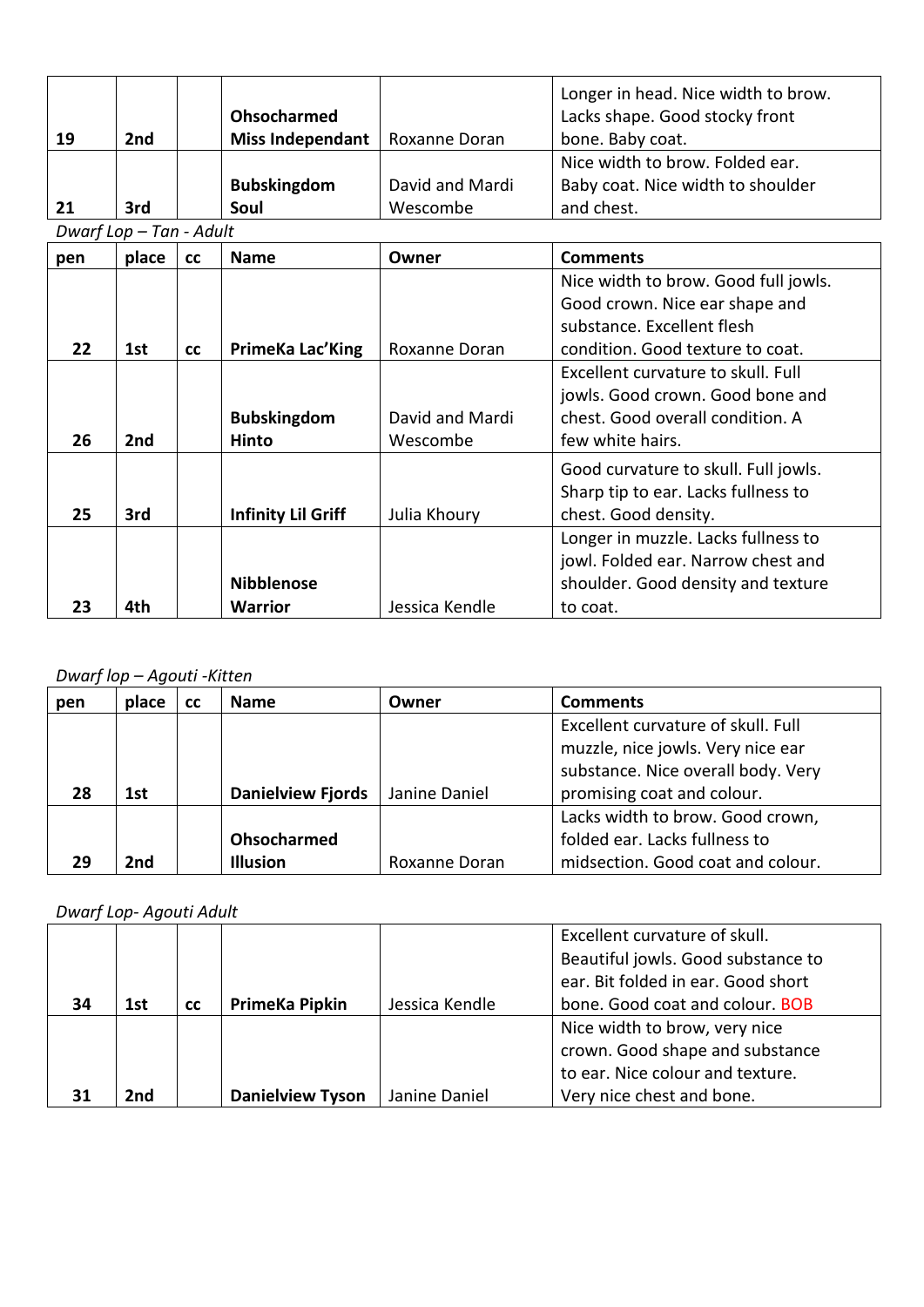|    |     |                            |               | Good curvature to brow. Good ear      |
|----|-----|----------------------------|---------------|---------------------------------------|
|    |     |                            |               | substance and crown. Lacks fullness   |
|    |     |                            |               | to shoulder and midsection. Nice      |
|    |     |                            |               | finish and colour. Chest needs more   |
| 35 | 3rd | <b>Infinity Illuminati</b> | Julia Khoury  | width.                                |
|    |     |                            |               | Good curvature to skull. Crown set    |
|    |     |                            |               | back and narrow. Rough body           |
|    |     |                            |               | condition and coat. Fair colour, very |
| 33 | 4th | <b>Mandjar Alpha</b>       | Roxanne Doran | nice width to chest.                  |
|    |     |                            |               | Nice width to brow but muzzle         |
|    |     |                            |               | lacks width. Folded ear, uneven in    |
|    |     |                            |               | coat. Nice texture unfinished in      |
| 32 | 5th | <b>Danielview Thorn</b>    | Janine Daniel | colour.                               |
|    |     |                            |               | Fair curvature to skull. Folded ear.  |
|    |     |                            |               | Narrow in chest. White nails. Thin    |
| 36 | 6th | <b>Infinity Trippa</b>     | Julia Khoury  | in density and rough condition.       |

| Dwarf Lop - AOC - Adult |       |           |                         |               |                                    |  |
|-------------------------|-------|-----------|-------------------------|---------------|------------------------------------|--|
| pen                     | place | <b>CC</b> | <b>Name</b>             | Owner         | <b>Comments</b>                    |  |
|                         |       |           |                         |               | Brightest colour I've seen on a    |  |
|                         |       |           |                         |               | orange lop. Good full jowls.       |  |
|                         |       |           |                         |               | Beautiful crown. Good substance    |  |
|                         |       |           |                         |               | and set to ear. Soft in coat. Good |  |
| 37                      | 1st   | <b>CC</b> | <b>Danielview Toddy</b> | Janine Daniel | condition.                         |  |

## **GERMAN LOP**

| German Lop - A/C - Adult |  |  |  |
|--------------------------|--|--|--|
|--------------------------|--|--|--|

|     | plac |           |                   |                     |                                          |
|-----|------|-----------|-------------------|---------------------|------------------------------------------|
| pen | e    | <b>CC</b> | <b>Name</b>       | Owner               | <b>Comments</b>                          |
|     |      |           |                   |                     | Fair curvature of skull. Very nice shape |
|     |      |           |                   |                     | and substance of ear. Good overall       |
|     |      |           | <b>Danielview</b> |                     | bone. Needs more chest depth. Courser    |
| 39  | 1st  | <b>CC</b> | <b>Blow Fly</b>   | Janine Daniel       | texture to coat. Good colour. BOB        |
|     |      |           |                   |                     | Very nice body condition. Good density   |
|     |      |           | <b>Gypsy Rose</b> |                     | and colour. Nice crown and set to ear    |
| 41  | 2nd  |           | <b>Memphis</b>    | <b>Faith Harris</b> | although a bit folded.                   |

## **MINIATURE LOP**

*Miniature Lop- REW -Junior*

| pen | place | <b>CC</b> | <b>Name</b>             | Owner         | <b>Comments</b>                      |
|-----|-------|-----------|-------------------------|---------------|--------------------------------------|
|     |       |           |                         |               | Beautiful texture to coat. Very nice |
|     |       |           |                         |               | width to muzzle. Good bold eye.      |
| 43  | 1st   | <b>CC</b> | <b>Danielview Bliss</b> | Janine Daniel | Good length to front limb.           |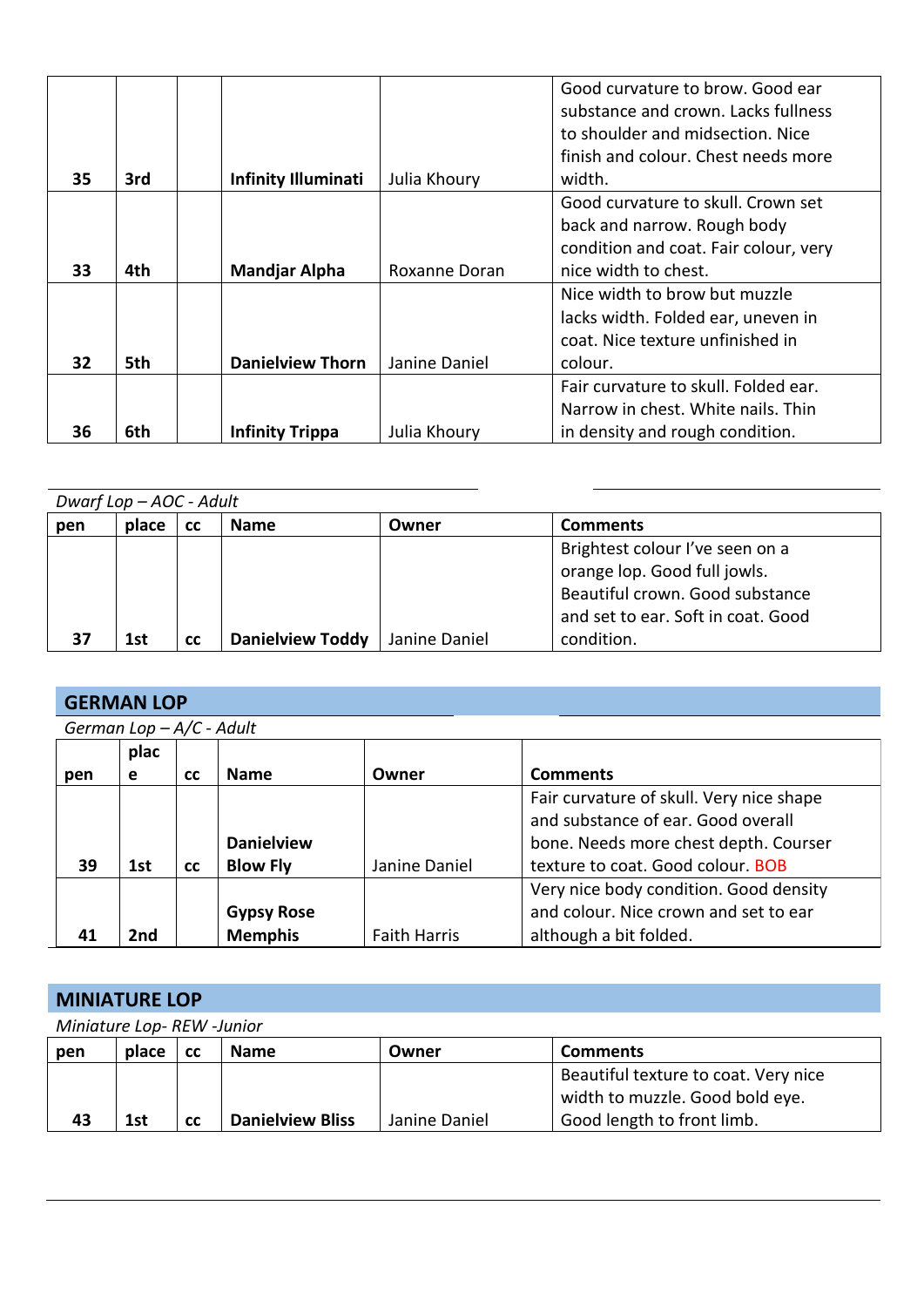|     | Miniature Lop - REW - adult |           |                          |                 |                                     |  |  |
|-----|-----------------------------|-----------|--------------------------|-----------------|-------------------------------------|--|--|
| pen | place                       | <b>CC</b> | <b>Name</b>              | Owner           | <b>Comments</b>                     |  |  |
|     |                             |           |                          |                 | Very nice curvature of skull. Very  |  |  |
|     |                             |           |                          |                 | nice crown. Nice ear substance.     |  |  |
|     |                             |           |                          |                 | Tight on chest. Unfinished in coat. |  |  |
| 44  | 1st                         |           | <b>Danielview Dillon</b> | Janine Daniel   | Nice colour.                        |  |  |
|     |                             |           |                          |                 | Good curvature to skull. Very good  |  |  |
|     |                             |           | <b>Danielview</b>        |                 | crown. Longer in ear. Good depth    |  |  |
| 45  | 2nd                         |           | <b>Glacier</b>           | Janine Daniel   | to shoulder. Open in coat.          |  |  |
|     |                             |           |                          |                 | Lacks curvature in skull. Sharp ear |  |  |
|     |                             |           | <b>Bunniesonthe hill</b> |                 | tips. Good chest. Unfinished in     |  |  |
| 48  | 3rd                         |           | Loki                     | Jessica Kendle  | coat.                               |  |  |
|     |                             |           |                          |                 | Good curvature in skull. Good       |  |  |
|     |                             |           | <b>Bubskingdom</b>       | David and Mardi | width to muzzle. Ears set back.     |  |  |
| 49  | 4th                         |           | <b>White Rum</b>         | Wescombe        | Open in coat.                       |  |  |

*Miniature Lop –Self - Kitten*

| pen | place | СC | <b>Name</b>       | Owner         | <b>Comments</b>                 |
|-----|-------|----|-------------------|---------------|---------------------------------|
|     |       |    |                   |               | Very promising. Full jowl, nice |
|     |       |    | <b>Danielview</b> |               | crown. Good ear set. Good short |
| 52  | 1st   |    | Copper            | Janine Daniel | bone. Good body condition.      |

*Miniature Lop – Self - Junior*

|     | $\frac{1}{2}$ |           | ,,,,,,,,              |               |                                    |
|-----|---------------|-----------|-----------------------|---------------|------------------------------------|
| pen | place         | <b>CC</b> | <b>Name</b>           | Owner         | <b>Comments</b>                    |
|     |               |           |                       |               | Beautiful curvature to head. Good  |
|     |               |           |                       |               | jowls. Good substance to ear. Very |
|     |               |           |                       |               | nice width and depth to shoulder.  |
| 55  | 1st           | <b>CC</b> | <b>Danielview Tar</b> | Janine Daniel | Good colour and density. BOB       |
|     |               |           |                       |               | Good curvature to skull. Lacks     |
|     |               |           |                       |               | width to base of muzzle. Good      |
|     |               |           | <b>Danielview</b>     |               | depth to shoulder. Nice coat       |
| 56  | 2nd           |           | Primrose              | Janine Daniel | condition.                         |

*Miniature Lop – Self - adult*

| pen | place | <b>CC</b> | <b>Name</b>              | Owner                  | <b>Comments</b>                    |
|-----|-------|-----------|--------------------------|------------------------|------------------------------------|
|     |       |           |                          |                        | Good curvature of skull. Nice full |
| 60  | 1st   |           | <b>Nibblenose Prince</b> | Jessica Kendle         | jowls. Very nice texture of coat.  |
|     |       |           |                          |                        | Very nice ear and crown. Longer in |
| 61  | 2nd   |           | <b>Nibblenose Raven</b>  | Jessica Kendle         | midsection. Faded in colour.       |
|     |       |           |                          |                        | Good curvature to skull. Crown set |
|     |       |           | <b>Danielview Black</b>  | <b>David and Mardi</b> | back. Good depth to skull. White   |
| 64  | 3rd   |           | jack                     | Wescombe               | hairs. Lacks coat texture.         |

*Miniature Lop – Shaded - Kitten*

| pen | place | <b>CC</b> | <b>Name</b>            | Owner           | <b>Comments</b>                     |
|-----|-------|-----------|------------------------|-----------------|-------------------------------------|
|     |       |           |                        |                 | Good curvature to head. Lacks       |
|     |       |           |                        |                 | fullness to jowls. Ears lack shape. |
|     |       |           | <b>Bubskingdom</b>     | David and Mardi | Nice front bone. Good texture and   |
| 70  | 1st   |           | <b>Nitrate</b>         | Wescombe        | density.                            |
|     |       |           |                        |                 | Lacks curvature to skull. Folded in |
| 66  | 2nd   |           | <b>Danielview West</b> | Janine Daniel   | ear. Ears thinner in substance.     |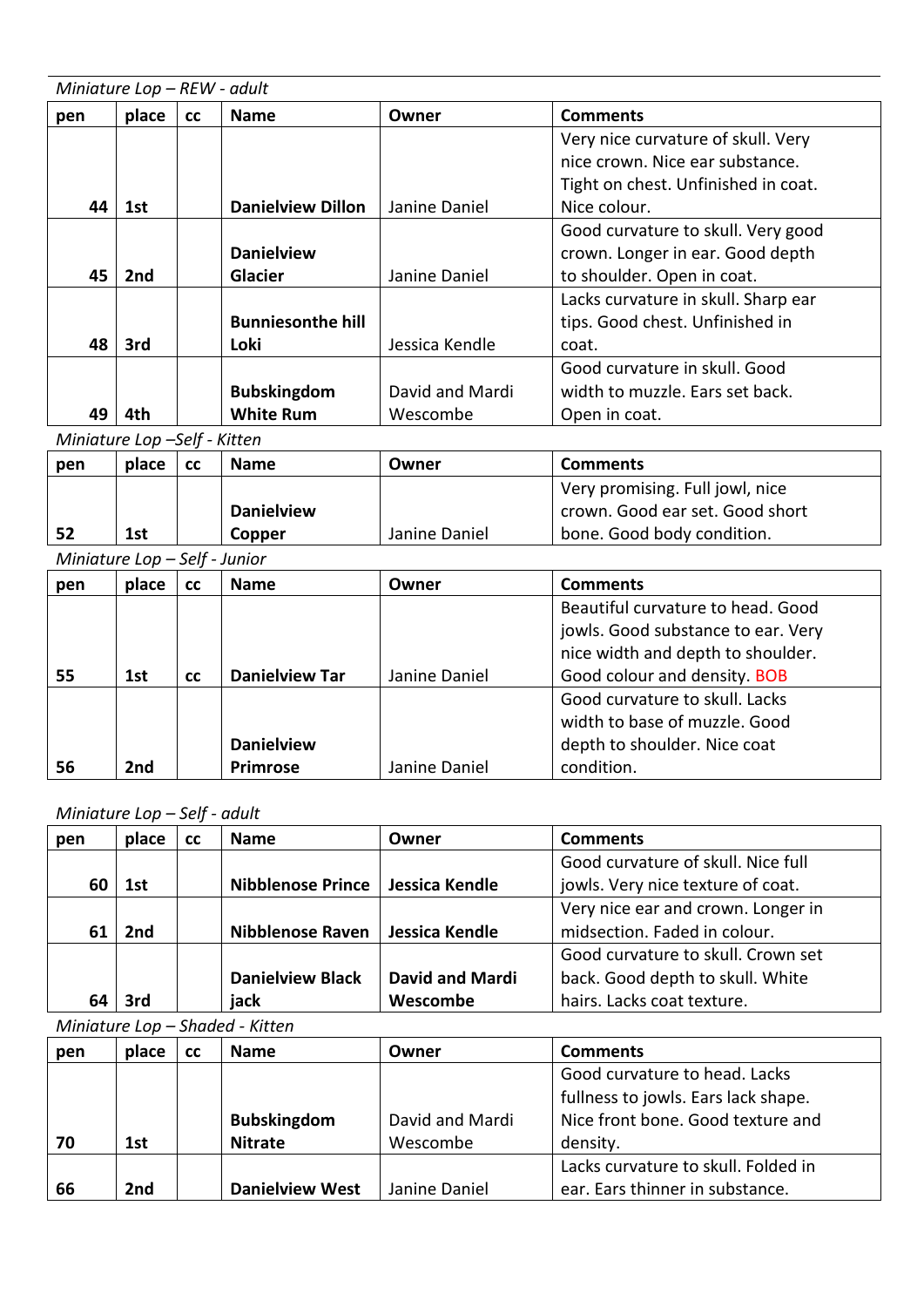|                              | Miniature Lop - Shaded - Junior |    |                                |                |                                       |  |  |  |
|------------------------------|---------------------------------|----|--------------------------------|----------------|---------------------------------------|--|--|--|
| pen                          | place                           | cc | <b>Name</b>                    | Owner          | <b>Comments</b>                       |  |  |  |
|                              |                                 |    |                                |                | Very nice curvature to skull. Good    |  |  |  |
|                              |                                 |    |                                |                | crown and set to ear. Baby            |  |  |  |
| 72                           | 1st                             |    | <b>Danielview Rafel</b>        | Janine Daniel  | condition.                            |  |  |  |
|                              |                                 |    |                                |                | Good curvature to skull. Nice full    |  |  |  |
|                              |                                 |    |                                |                | jowls. Good crown. Fold in ear. Nice  |  |  |  |
|                              |                                 |    |                                |                | width to chest. Baby condition.       |  |  |  |
|                              |                                 |    |                                |                | Good texture to coat but open and     |  |  |  |
| 74                           | 2nd                             |    | <b>Danielview Bear</b>         | Janine Daniel  | pitted.                               |  |  |  |
|                              |                                 |    | Miniature Lop - Shaded - Adult |                |                                       |  |  |  |
| pen                          | place                           | cc | <b>Name</b>                    | Owner          | <b>Comments</b>                       |  |  |  |
|                              |                                 |    |                                |                | Good curvature to skull. Nice full    |  |  |  |
|                              |                                 |    |                                |                | jowls. Full crown. Good substance     |  |  |  |
|                              |                                 |    |                                |                | to ear. Very nice width to chest.     |  |  |  |
| 86                           | 1st                             | cc | <b>Rich River Thing 1</b>      | Vikki Ough     | Soft in coat. Delicate colour.        |  |  |  |
|                              |                                 |    |                                |                | Long in muzzle, fair width to brow.   |  |  |  |
|                              |                                 |    |                                |                | Sharp tips to ear. Narrow shoulder.   |  |  |  |
| 79                           | 2nd                             |    | <b>Danielview Kurt</b>         | Janine Daniel  | Fair condition and colour.            |  |  |  |
|                              |                                 |    |                                |                | Good curvature to skull. Lacks        |  |  |  |
|                              |                                 |    |                                |                | width to crown. Mealy in colour       |  |  |  |
| 82                           | 3rd                             |    | <b>Danielview John</b>         | Janine Daniel  | and unfinished.                       |  |  |  |
|                              |                                 |    |                                |                | Lacks curvature to skull. Nice jowls. |  |  |  |
|                              |                                 |    |                                |                | Good crown. Folded ear. Very nice     |  |  |  |
| 87                           | 4th                             |    | <b>Rich River Thing 2</b>      | Vikki Ough     | bone. Good turn of hip. Fair colour.  |  |  |  |
| Miniature Lop - Tan - Kitten |                                 |    |                                |                |                                       |  |  |  |
| pen                          | place                           | cc | <b>Name</b>                    | Owner          | <b>Comments</b>                       |  |  |  |
|                              |                                 |    |                                |                | Good looking skull, beautiful jowls.  |  |  |  |
|                              |                                 |    | <b>Rich River</b>              |                | Good substance to ear. Good body      |  |  |  |
| 92                           | 1st                             |    | <b>Mercutio</b>                | Vikki Ough     | and colour                            |  |  |  |
|                              |                                 |    |                                |                |                                       |  |  |  |
|                              |                                 |    |                                |                | Flatter to brow. Folded and thin in   |  |  |  |
| 91                           | 2nd                             |    | <b>Rich River Tybalt</b>       | Vikki Ough     | ear. Stray white hairs.               |  |  |  |
| Miniature Lop - Tan - Junior |                                 |    |                                |                |                                       |  |  |  |
| pen                          | place                           | cc | <b>Name</b>                    | Owner          | <b>Comments</b>                       |  |  |  |
|                              |                                 |    |                                |                | Very promising. Nice width across     |  |  |  |
|                              |                                 |    |                                |                | brow. Good shape to skull. Thinner    |  |  |  |
|                              |                                 |    |                                |                | ears. Beautiful width to chest. Baby  |  |  |  |
|                              |                                 |    |                                |                | coat. Good density, promising         |  |  |  |
| 95                           | 1st                             |    | <b>Danielview Daniel</b>       | Janine Daniel  | colour.                               |  |  |  |
|                              |                                 |    |                                |                | Very nice curvature of skull. Nice    |  |  |  |
|                              |                                 |    |                                |                | full jowls. Good substance to ear.    |  |  |  |
|                              |                                 |    | <b>Danielview</b>              |                | Nice body condition. Excellent coat   |  |  |  |
| 93                           | 2nd                             |    | <b>Smoking</b>                 | Janine Daniel  | texture.                              |  |  |  |
|                              |                                 |    |                                |                | Long muzzle and skull. Little hollow  |  |  |  |
|                              |                                 |    | <b>Hidden Valley</b>           | S Kendle and M | in cheeks. Nice width to chest. Nice  |  |  |  |
| 97                           | 3rd                             |    | Gemma                          | McKechnie      | short coat. Very unfinished today.    |  |  |  |
|                              |                                 |    |                                |                |                                       |  |  |  |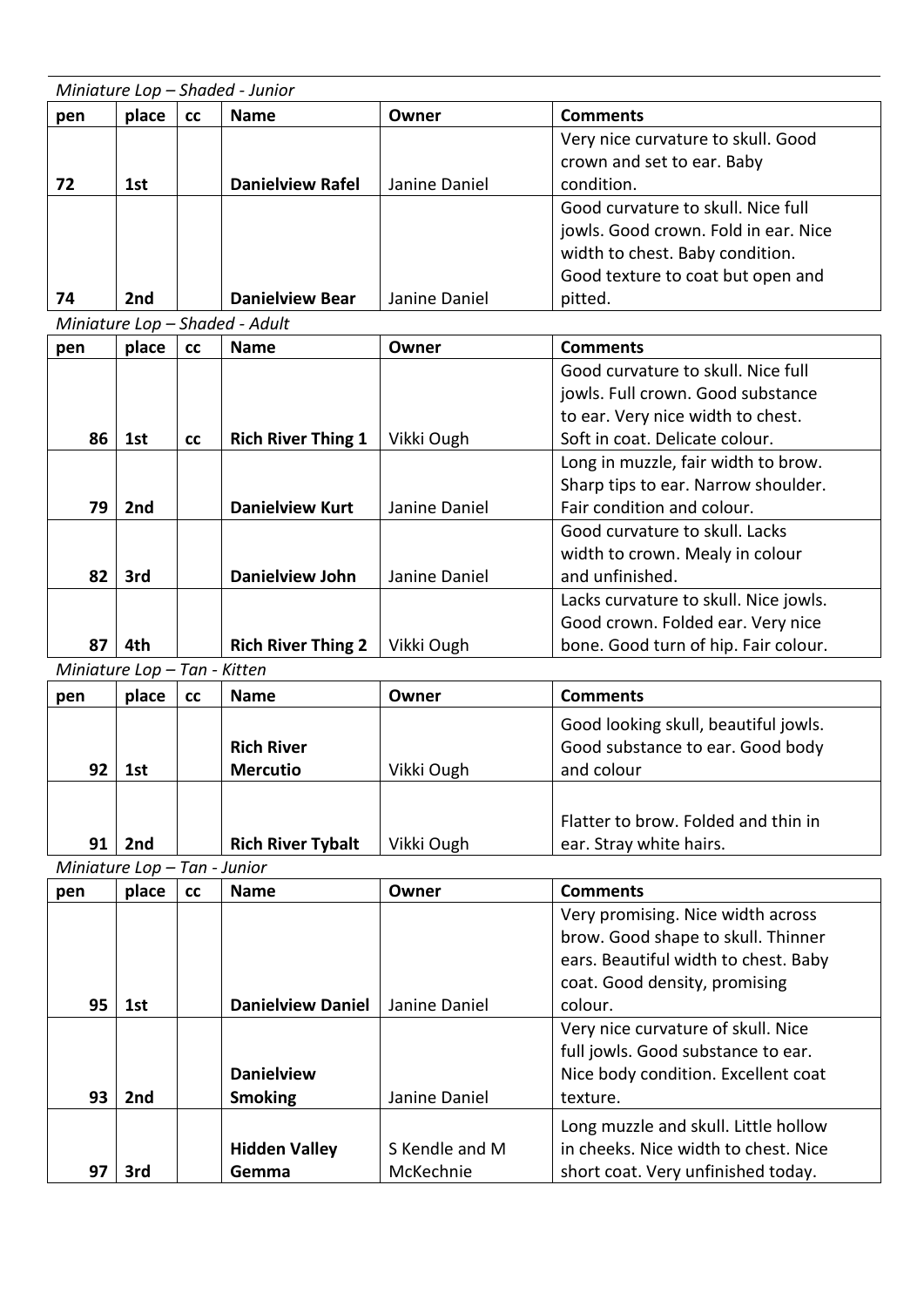| Miniature Lop - Tan- Adult |       |           |                                     |                             |                                                                                                                                                |  |  |  |
|----------------------------|-------|-----------|-------------------------------------|-----------------------------|------------------------------------------------------------------------------------------------------------------------------------------------|--|--|--|
| pen                        | place | cc        | <b>Name</b>                         | Owner                       | <b>Comments</b>                                                                                                                                |  |  |  |
| 104                        | 1st   | <b>CC</b> | <b>Wonderland Kobe</b>              | S Kendle and M<br>McKechnie | Excellent curvature to skull. Nice<br>full jowls. Nice shape to ear. Good<br>depth to shoulder. Very nice coat.<br>Good texture and condition. |  |  |  |
| <b>100</b>                 | 2nd   |           | <b>Danielview Porky</b>             | Janine Daniel               | Very nice curvature to skull. Lacks<br>fullness to jowls. Fair width of<br>chest. Open coat. Even coat.                                        |  |  |  |
| 98                         | 3rd   |           | <b>Danielview Pacific</b>           | Janine Daniel               | Good curvature to skull. Nice full<br>jowls. Nice shape and substance to<br>ear. Good fullness to midsection.<br>Stray white hairs, open coat. |  |  |  |
| 101                        | 4th   |           | <b>Danielview</b><br><b>Seattle</b> | Janine Daniel               | Good curvature to skull. Lacks full<br>jowls. Slightly folded ear. Good turn<br>of hip. Open coat.                                             |  |  |  |

|                              | Miniature Lop - Agouti - Adult |           |                    |                 |                                     |  |  |
|------------------------------|--------------------------------|-----------|--------------------|-----------------|-------------------------------------|--|--|
| pen                          | place                          | <b>CC</b> | <b>Name</b>        | Owner           | <b>Comments</b>                     |  |  |
|                              |                                |           |                    |                 |                                     |  |  |
|                              |                                |           | <b>Bubskingdom</b> | David and Mardi | Flatter in brow. Fair substance and |  |  |
| 106                          | 1st                            |           | <b>Slayer</b>      | Wescombe        | length to ear.                      |  |  |
| Miniature Lop - AOC - Junior |                                |           |                    |                 |                                     |  |  |
| pen                          | place                          | cc        | <b>Name</b>        | Owner           | <b>Comments</b>                     |  |  |
|                              |                                |           |                    |                 | Narrow in skull, lacks curvature.   |  |  |
|                              |                                |           | <b>Rich River</b>  |                 | Thinner ear and narrow in chest.    |  |  |
| 108                          | 1st                            |           | Sapphire           | Vikki Ough      | Good coat and condition.            |  |  |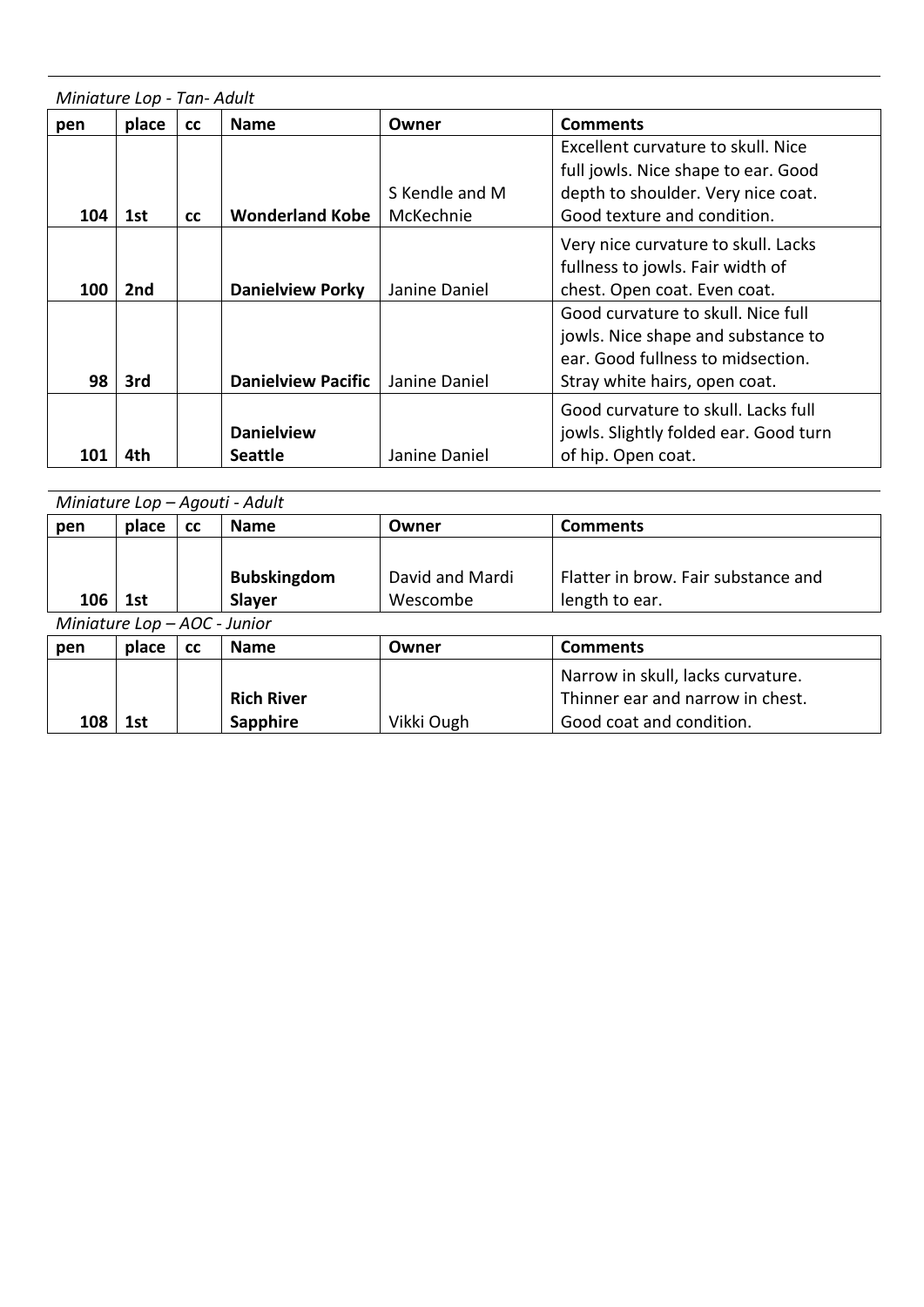## **Fur Breeds**

| <b>BRITISH GIANT</b> |  |
|----------------------|--|
|----------------------|--|

*British Giant- A/C -Adult*

| pen | place | <b>CC</b> | <b>Name</b>           | Owner              | <b>Comments</b>                                                                                                                                        |  |  |  |
|-----|-------|-----------|-----------------------|--------------------|--------------------------------------------------------------------------------------------------------------------------------------------------------|--|--|--|
| 108 | 1st   | <b>CC</b> | <b>Elemental Erma</b> | <b>Bev Maxwell</b> | Good head shape. Good substance to<br>ear, lacks overall furring to ears. Good<br>overall body condition. Good density<br>and texture, unfinished. BOB |  |  |  |

#### **SATIN**

*Satin - Ivory -Adult*

| pen | place | <b>CC</b> | <b>Name</b>                 | Owner          | <b>Comments</b>                                                                                                                                         |
|-----|-------|-----------|-----------------------------|----------------|---------------------------------------------------------------------------------------------------------------------------------------------------------|
| 119 | 1st   | cc        | <b>CnK Thumper</b>          | C and K Sharpe | Good head. Good substance to ear.<br>Good shoulder and midsection. Very<br>nice texture and even density. Good<br>colour. BOB                           |
| 116 | 2nd   |           | Urbanbunniez<br><b>Boof</b> | Mary Lomas     | Good shape to head. Good ear set.<br>Good shoulder and body width.<br>Good texture and density.<br>Unfinished. Nice sheen. A few flat<br>spots in coat. |
| 120 | 3rd   |           | <b>CnK White Knight</b>     | C and K Sharpe | Long in muzzle. Good ear substance.<br>Lacks midsection width. Good<br>texture and length to coat. Good<br>sheen.                                       |
| 117 | 4th   |           | <b>Elememtal Cosmos</b>     | Bev Maxwell    | Very nice structure and shape. Lacks<br>fullness to shoulder. Good colour<br>and sheen.                                                                 |

#### *Satin - Self -Kitten*

| pen | place | <b>CC</b> | <b>Name</b>              | Owner              | <b>Comments</b>                                                                                                    |
|-----|-------|-----------|--------------------------|--------------------|--------------------------------------------------------------------------------------------------------------------|
| 122 | 1st   |           | <b>Elemental Katelyn</b> | <b>Bev Maxwell</b> | Good head. Good ear substance and<br>shape. Very nice texture. Good<br>length. Good sheen. Promising body<br>type. |

*Satin – Agouti -Adult*

| pen | place | <b>CC</b> | <b>Name</b>         | Owner          | <b>Comments</b>                                                                                                                |
|-----|-------|-----------|---------------------|----------------|--------------------------------------------------------------------------------------------------------------------------------|
| 124 | 1st   | <b>CC</b> | <b>CnK Cocktail</b> | C and K Sharpe | Wins on condition and type. Very good<br>overall type and colour                                                               |
| 123 | 2nd   |           | <b>CnK Martini</b>  | C and K Sharpe | Good head. Ears a little thin in<br>substance. Very nice texture. Beautiful<br>sheen. Unfinished in colour. Uneven<br>density. |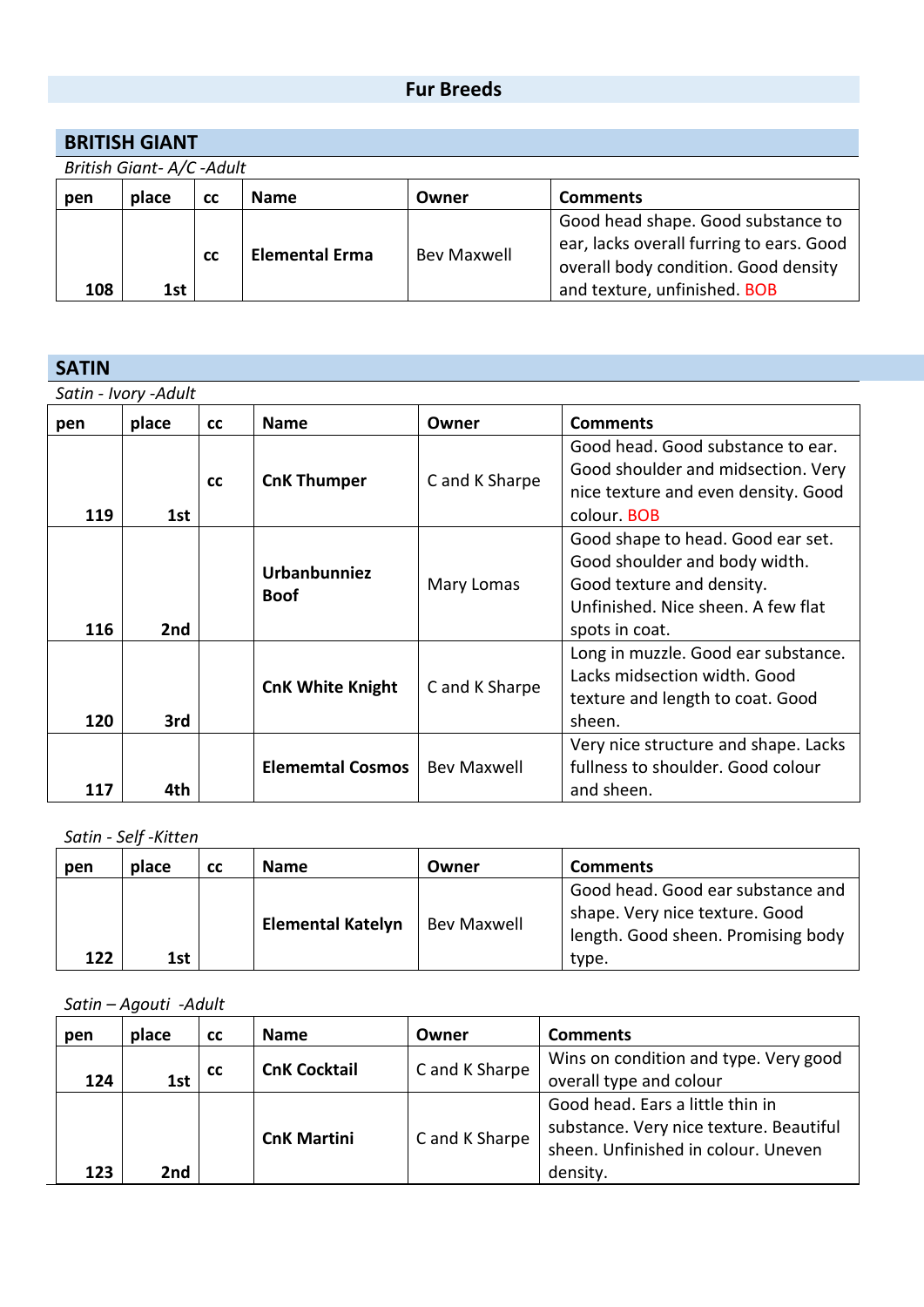| Satin – AOC -Kitten |       |    |                  |             |                                          |  |  |
|---------------------|-------|----|------------------|-------------|------------------------------------------|--|--|
| pen                 | place | СC | <b>Name</b>      | Owner       | <b>Comments</b>                          |  |  |
|                     |       |    |                  |             | Very promising kitten. Good head and ear |  |  |
|                     |       |    | <b>Elemental</b> | Bev Maxwell | furring. Very nice texture and density.  |  |  |
| 126                 | 1st   |    | Wepset           |             | Good sheen. Baby coat.                   |  |  |

*Satin – AOC -Adult*

| pen | place | СC        | <b>Name</b>                  | Owner              | <b>Comments</b>                                                                             |
|-----|-------|-----------|------------------------------|--------------------|---------------------------------------------------------------------------------------------|
| 128 | 1st   | <b>CC</b> | Elemental<br><b>Calliope</b> | <b>Bev Maxwell</b> | Good head, thinner ear substance. Good<br>density. Nice texture. Tad uneven. Good<br>sheen. |

## **MINATURE SATIN**

| Miniature Satin - Ivory - Adult |       |           |                      |              |                                          |  |  |
|---------------------------------|-------|-----------|----------------------|--------------|------------------------------------------|--|--|
| pen                             | place | <b>CC</b> | <b>Name</b>          | Owner        | <b>Comments</b>                          |  |  |
|                                 |       |           | <b>Stirling</b>      |              | Good head. Narrower in midsection. Good  |  |  |
| 136                             | 1st   | <b>CC</b> | Comanche             | Sally Turner | sheen and colour. BOB                    |  |  |
|                                 |       |           |                      |              | Good head. Unfinished over the top. Dead |  |  |
| 137                             | 2nd   |           | <b>Stirling Lily</b> | Sally Turner | in sheen.                                |  |  |

## **SILVER FOX**

*Silver Fox- Kitten*

| pen | place | <b>CC</b> | <b>Name</b>                               | Owner          | <b>Comments</b>                                                                         |
|-----|-------|-----------|-------------------------------------------|----------------|-----------------------------------------------------------------------------------------|
| 139 | 1st   | <b>CC</b> | <b>Bunniesonthehill</b><br>Electra        | Jessica Kendle | Good strong type. Very nice<br>texture. Good overall colour. BOB                        |
| 138 | 2nd   |           | <b>Bunniesonthehill</b><br><b>Meekska</b> | Jessica Kendle | Very nice type. Ears thinner in<br>substance. Good length of coat.<br>Very good colour. |
| 140 | 3rd   |           | <b>Bunniesonthehill</b><br><b>Rebel</b>   | Jessica Kendle | Good head. Narrow through<br>midsection. Stray white hairs, good<br>clean belly colour. |

*Silver Fox - Adult*

| pen | place | <b>CC</b> | <b>Name</b>            | Owner              | <b>Comments</b>                                                                               |
|-----|-------|-----------|------------------------|--------------------|-----------------------------------------------------------------------------------------------|
| 141 | 1st   |           | Urbanbunniez Beau      | Jessica Kendle     | Very nice type. Good texture and<br>density. Unfinished over the top.<br>Good bone substance. |
|     |       |           |                        |                    |                                                                                               |
|     |       |           |                        |                    | Good overall type. Good texture.                                                              |
| 144 | 2nd   |           | <b>Elemental Anuke</b> | <b>Bev Maxwell</b> | Fails in overall density. White hairs.                                                        |
|     |       |           |                        |                    | Narrow in head and shoulder.                                                                  |
|     |       |           | Urbanbunniez           |                    | Good condition to body. Mealy in                                                              |
| 142 | 3rd   |           | Jezzabelle             | Jessica Kendle     | coat.                                                                                         |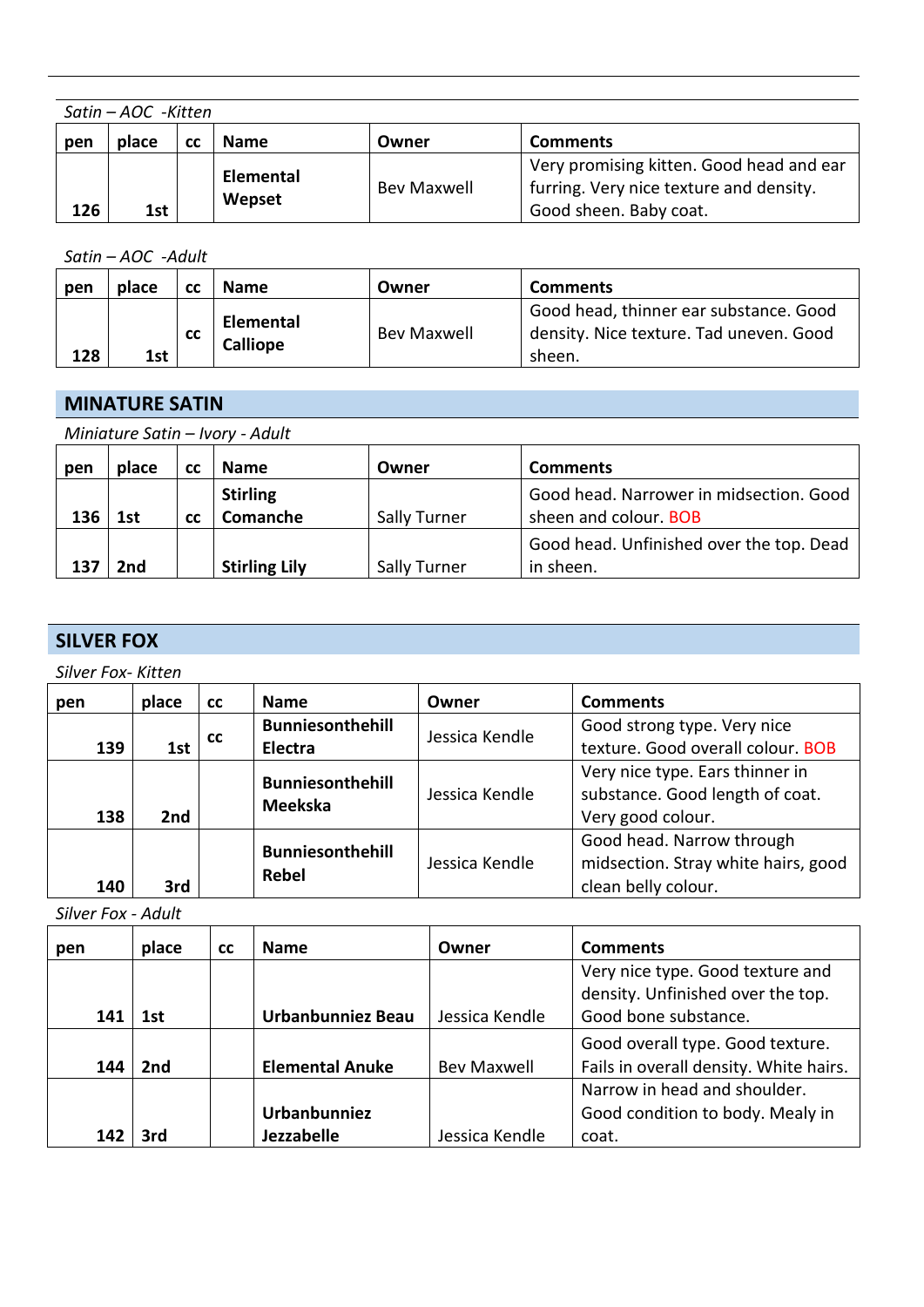#### **SMOKE PEARL**

*Smoke Pearl - Adult*

| pen | place | <b>CC</b> | <b>Name</b>                       | Owner               | <b>Comments</b>                                                                                                 |
|-----|-------|-----------|-----------------------------------|---------------------|-----------------------------------------------------------------------------------------------------------------|
| 148 | 1st   | <b>CC</b> | <b>Gypsyrose</b><br>Tommy         | <b>Faith Harris</b> | Excellent type. Good substance and bone.<br>Very nice texture. Even clear density. Touch<br>dark in colour. BOB |
| 150 | 2nd   |           | <b>Gypsyrose</b><br><b>Calvin</b> | <b>Faith Harris</b> | Very nice density and texture. Open on<br>sides.                                                                |
| 149 | 3rd   |           | <b>Gypsyrose</b><br>Versace       | <b>Faith Harris</b> | Open in coat. Uneven in colour. Fair density.<br>Lacks overall substance and type.                              |
| 151 | 4th   |           | <b>Gypsyrose</b><br><b>Gucci</b>  | <b>Faith Harris</b> | Nice body type. Soft in overall density.<br>Silvering across back.                                              |

## **SWISS FOX**

| Swiss Fox - REW - Adult |       |    |             |             |                                          |  |  |
|-------------------------|-------|----|-------------|-------------|------------------------------------------|--|--|
| pen                     | place | cс | <b>Name</b> | Owner       | <b>Comments</b>                          |  |  |
|                         |       |    | Elemental   | Bev Maxwell | Longer in body. Lacks boldness of skull. |  |  |
| 154                     | 1st   |    | Porkupine   |             | Nice depth of body. Very fat. BOB        |  |  |

## **AOV FUR**

*AOV Fur - Adult*

| pen | place | <b>CC</b> | <b>Name</b>             | Owner              | <b>Comments</b>                                                                                                      |
|-----|-------|-----------|-------------------------|--------------------|----------------------------------------------------------------------------------------------------------------------|
|     |       |           |                         |                    | Californian - Good head and ear. Good<br>width and length on shoulder. Nice<br>texture on sides. Unfinished over the |
| 160 | 1st   |           | <b>Elemental Anitta</b> | <b>Bev Maxwell</b> | top. Uneven on point colour. BOB                                                                                     |
|     |       |           |                         |                    | Californian - Open in coat. Good length of<br>coat. Mealy on point marking. Full                                     |
| 163 | 2nd   |           | <b>Elemental Wendy</b>  | <b>Bev Maxwell</b> | midsection. Good depth to hip.                                                                                       |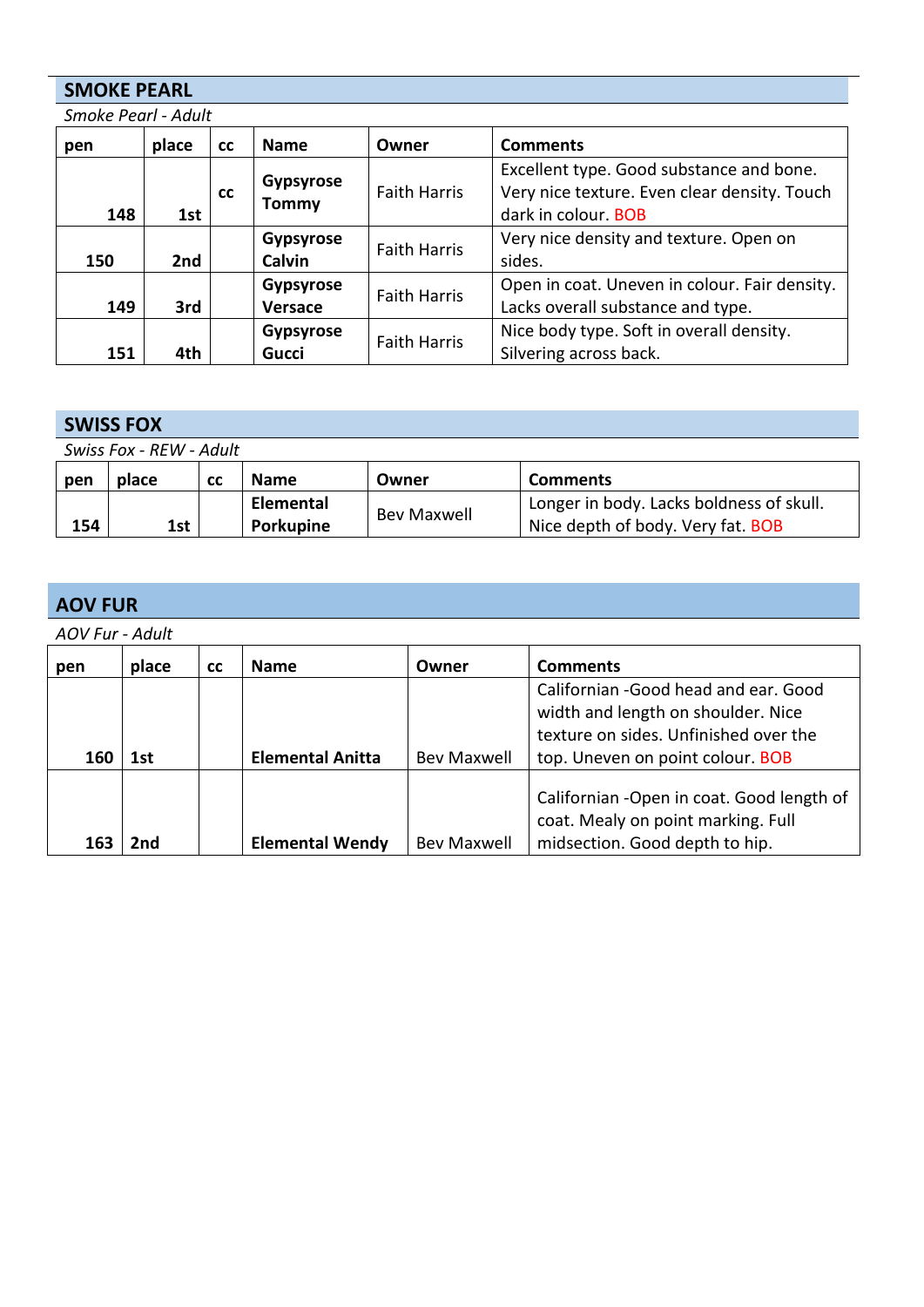## **Rex Breeds**

#### **STANDARD REX**

#### *Standard Rex -Ermine-Adult*

| pen   | place     | cc        | <b>Name</b>                  | Owner      | <b>Comments</b>                          |
|-------|-----------|-----------|------------------------------|------------|------------------------------------------|
|       |           |           | <b>Bunnyrug</b>              | Margaret   |                                          |
| 262   | 1st       | <b>CC</b> | <b>Winter Storm</b>          | Middendorp | Good overall type. Good texture          |
|       |           |           | <b>Bunnyrug</b>              |            |                                          |
|       |           |           | Winter                       | Margaret   | Longer in type. Very nice density. Lacks |
| 259   | 2nd       |           | <b>Snowberry</b>             | Middendorp | finish over top.                         |
|       |           |           | <b>Bunnyrug Snow</b>         | Margaret   |                                          |
| 260   | 3rd       |           | Pea                          | Middendorp | Soft in texture. More even than 4th      |
|       |           |           | <b>Bunnyrug</b>              | Margaret   |                                          |
| 261   | 4th       |           | <b>Winter Ice</b>            | Middendorp | Very soft and cottony in coat. Pitted.   |
|       |           |           | Standard Rex - Self - Kitten |            |                                          |
| nen l | nlace Lcc |           | Name                         | Owner      | Comments                                 |

| pen | $place$ $cc$ | <b>Name</b>       | Owner         | <b>Comments</b>                          |
|-----|--------------|-------------------|---------------|------------------------------------------|
|     |              | <b>Bubskigdom</b> |               | Good density and texture. Very nice body |
| 266 | 1st          | <b>Sirius</b>     | Zoie Wescombe | type. Very unfinished                    |

#### *Standard Rex –Self -Junior*

| pen | place | <b>CC</b> | <b>Name</b>      | Owner       | <b>Comments</b>                   |
|-----|-------|-----------|------------------|-------------|-----------------------------------|
|     |       |           | <b>Elemental</b> |             |                                   |
| 267 | 1st   |           | Linnie           | Bev Maxwell | Narrow in bone. Low in condition. |

#### *Standard Rex – Self - Adult*

| pen | place | <b>CC</b> | <b>Name</b>        | Owner         | <b>Comments</b>                          |
|-----|-------|-----------|--------------------|---------------|------------------------------------------|
|     |       |           |                    |               | Good head. Good condition. Nice texture. |
|     |       |           | <b>Bubskingdon</b> |               | Good density. Unfinished and uneven in   |
| 268 | 1st   | <b>CC</b> | <b>Moonlight</b>   | Zoie Wescombe | colour                                   |

*Standard Rex – Shaded -Adult*

| pen | place | <b>Name</b>        | Owner          | <b>Comments</b>                           |
|-----|-------|--------------------|----------------|-------------------------------------------|
|     |       |                    |                | Good head. Narrow in body. Good seal      |
|     |       | <b>Bubskingdom</b> |                | colour. Good texture lacks density. Stray |
| 269 | 1st   | <b>Jupiter</b>     | Paige Wescombe | white hairs. Questionable spotting.       |

*Standard Rex – Tan - Kitten*

| pen | place           | <b>CC</b> | <b>Name</b>                           | Owner              | <b>Comments</b>                                                           |
|-----|-----------------|-----------|---------------------------------------|--------------------|---------------------------------------------------------------------------|
| 275 | 1st             |           | <b>Bubskingdom</b><br><b>Asteroid</b> | Zoie Wescombe      | Very unfinished in coat. Excellent density.<br>Good body type and colour. |
| 270 | 2 <sub>nd</sub> |           | Urbanbunniez<br>Naarangee             | Mary Lomas         | Very nice bone and type. Guard hairs<br>present. Good colour.             |
|     | 3rd             |           | <b>Elemental</b><br>Gemini            | <b>Bev Maxwell</b> | Very soft, refined in bone.                                               |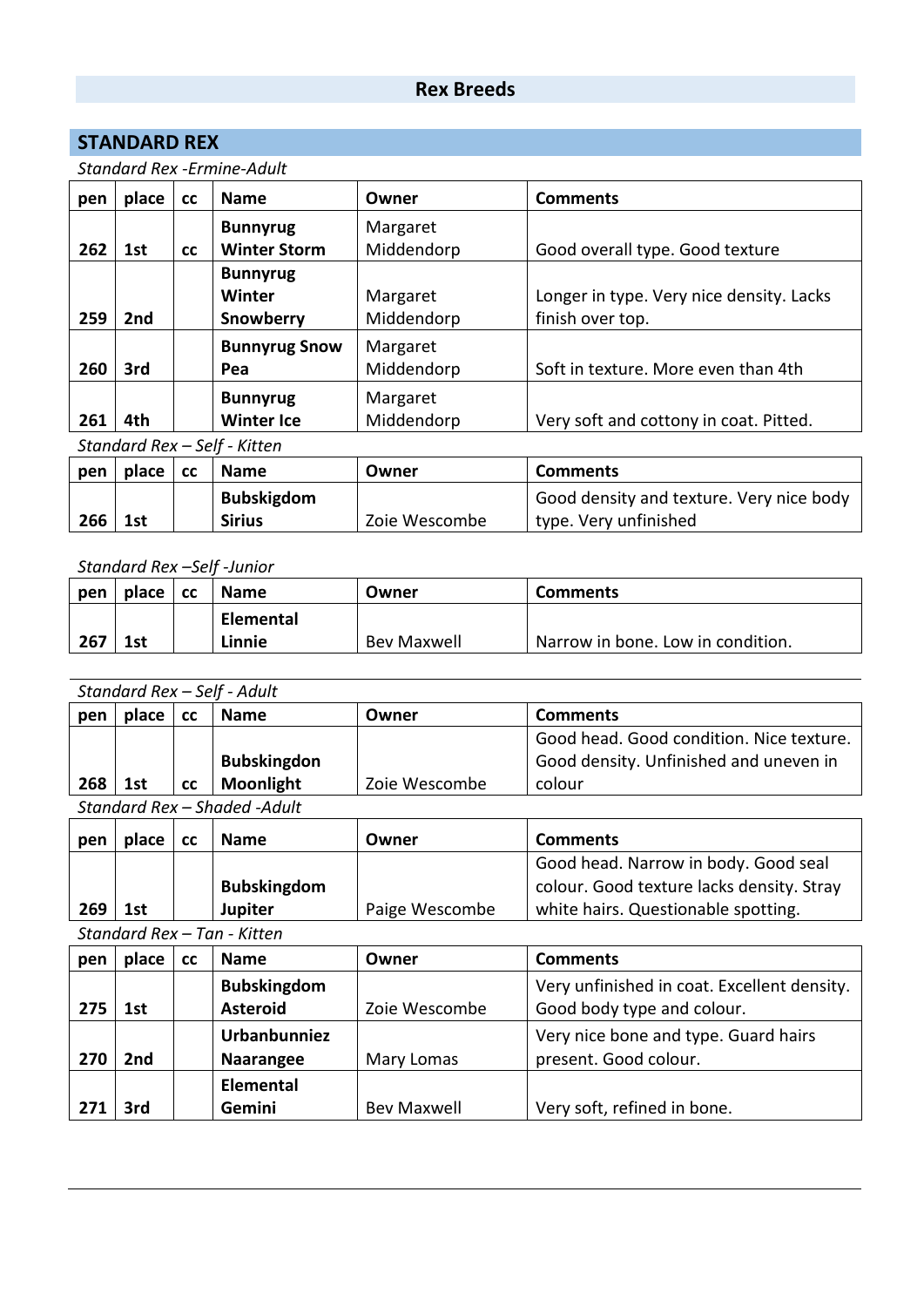|     | Standard Rex - Tan - Adult |           |                                     |                        |                                                                                    |  |  |  |
|-----|----------------------------|-----------|-------------------------------------|------------------------|------------------------------------------------------------------------------------|--|--|--|
| pen | place                      | <b>CC</b> | <b>Name</b>                         | Owner                  | <b>Comments</b>                                                                    |  |  |  |
| 278 | 1st                        | <b>CC</b> | <b>Bunnyrug Echo</b>                | Margaret<br>Middendorp | Good colour. Good resilience to coat. A<br>few guard hairs.                        |  |  |  |
| 279 | 2nd                        |           | <b>Bubskingdom</b><br><b>Saturn</b> | Paige Wescombe         | Good bone and substance. Very long in<br>guard hairs. Uneven density. White hairs. |  |  |  |
|     |                            |           | Standard Rex - Agouti - Adult       |                        |                                                                                    |  |  |  |
| pen | place                      | <b>CC</b> | <b>Name</b>                         | Owner                  | <b>Comments</b>                                                                    |  |  |  |
|     |                            |           |                                     |                        | Good type and shoulder. Excellent                                                  |  |  |  |
|     |                            |           | <b>Elemental</b>                    |                        | texture. Crisp even density. Great colour                                          |  |  |  |
| 280 | 1st                        | <b>CC</b> | Arlyne                              | <b>Bev Maxwell</b>     | and finish. BOB                                                                    |  |  |  |

### **MINIATURE REX**

*Miniature Rex – Ermine - Kitten*

| pen | place | <b>CC</b> | <b>Name</b>          | Owner      | <b>Comments</b>                         |
|-----|-------|-----------|----------------------|------------|-----------------------------------------|
|     |       |           | <b>Urbanbunnnies</b> |            | Good head and ear. Lacks shoulder. Fair |
| 281 | 1st   |           | Etel                 | Mary Lomas | body condition. Unfinished.             |

#### *Miniature Rex – Ermine - Junior*

| pen | place | <b>CC</b> | <b>Name</b>          | Owner             | <b>Comments</b>                           |
|-----|-------|-----------|----------------------|-------------------|-------------------------------------------|
|     |       |           | <b>Outcast Sweet</b> |                   | Thin ear substance. Guard hairs. Fails in |
| 282 | 1st   |           | <b>Sixteen</b>       | Joanne Richardson | density and balance.                      |

*Miniature Rex – Ermine - Adult*

| pen | place | СC | <b>Name</b>          | Owner                | <b>Comments</b>                            |
|-----|-------|----|----------------------|----------------------|--------------------------------------------|
|     |       |    | <b>Tinseltown</b>    |                      | Good texture and density. Very nice        |
| 284 | 1st   | СC | <b>White Heaven</b>  | <b>Trevor Turner</b> | length of guard hairs. Lacks fullness. BOB |
|     |       |    | <b>Outcast White</b> |                      |                                            |
| 283 | 2nd   |    | Wedding              | Joanne Richardson    | Slipping in coat. Better depth of body.    |

*Miniature Rex – Self - Adult*

| pen | place | $\overline{\phantom{a}}$ cc | <b>Name</b>          | Owner             | <b>Comments</b>                     |
|-----|-------|-----------------------------|----------------------|-------------------|-------------------------------------|
|     |       |                             | <b>Outcast Black</b> |                   | Very good texture and density. Coat |
| 288 | 1st   | СC                          | <b>Dog</b>           | Joanne Richardson | slipping a tad.                     |

*Miniature Rex – Tan - Kitten*

| pen | place | <b>CC</b> | <b>Name</b>      | Owner         | <b>Comments</b>                    |
|-----|-------|-----------|------------------|---------------|------------------------------------|
|     |       |           | Captivation      |               | Showing some promising type. Rough |
| 291 | 1st   |           | <b>Magniture</b> | Natarssia Cox | condition.                         |